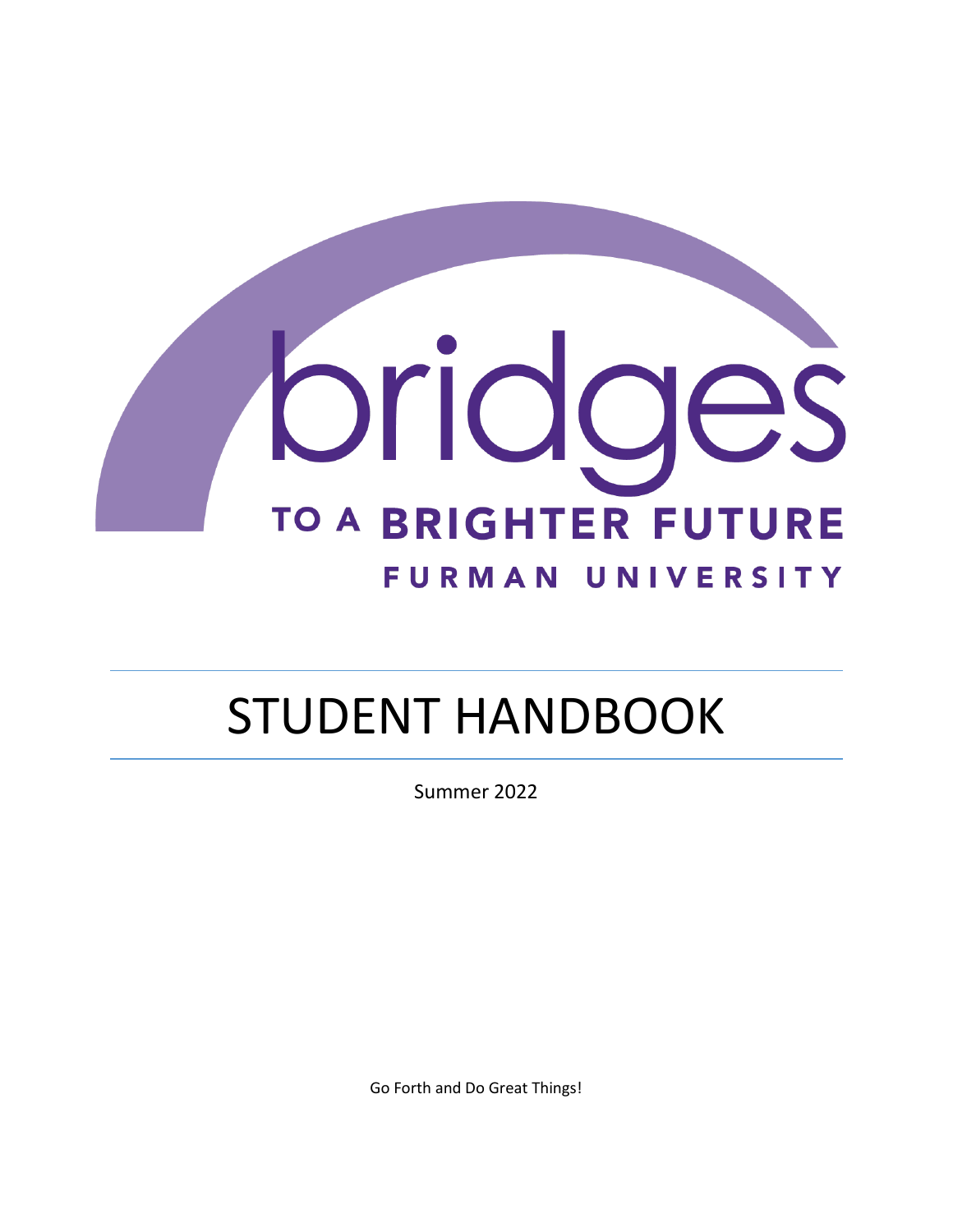# **Table of Contents**

| 28 |
|----|
|    |
|    |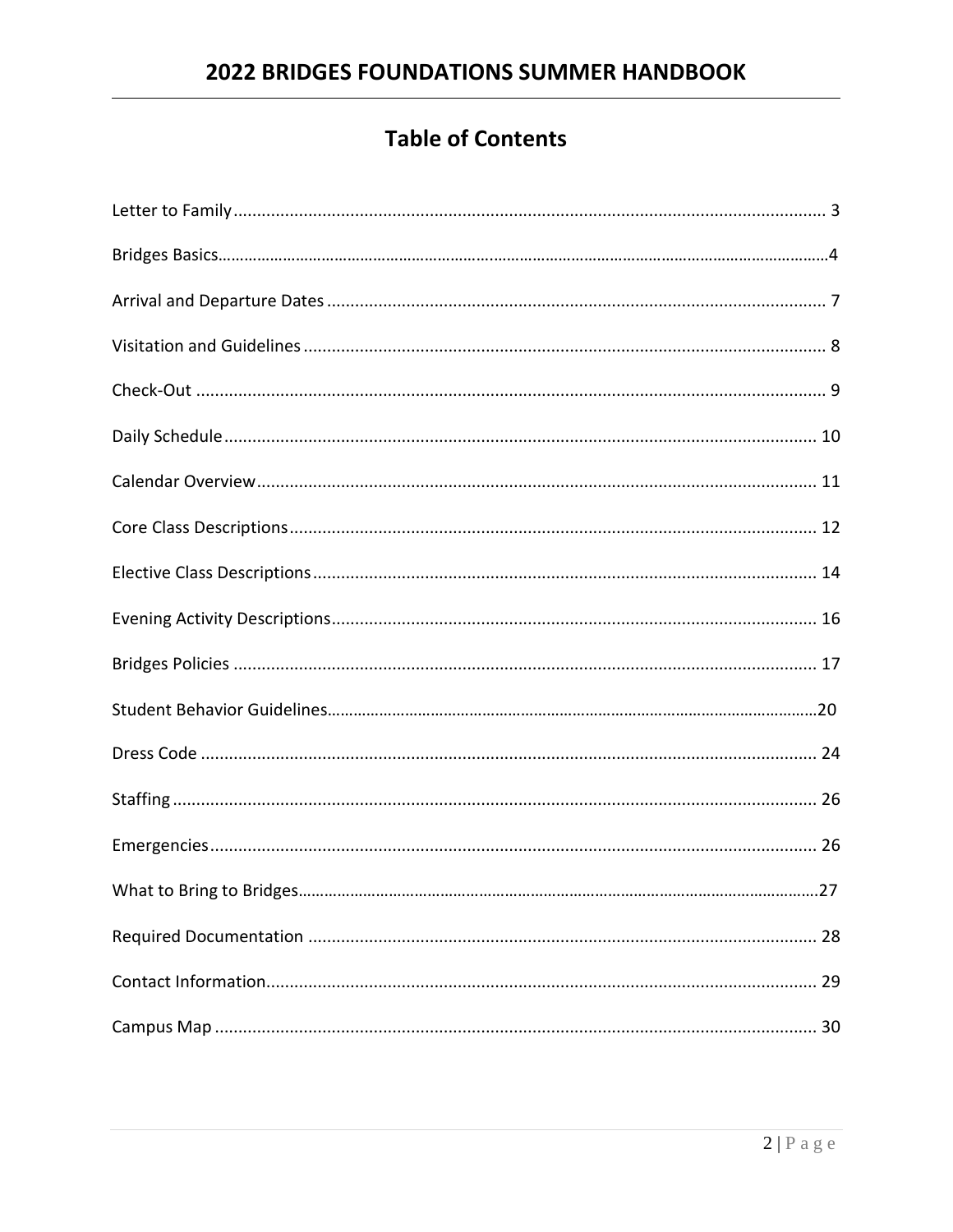# **2022 BRIDGES FOUNDATIONS SUMMER HANDBOOK**



Dear Bridges Student and Family:

The Bridges Foundations 2022 summer program is just right around the corner, and we are hard at work to make sure this will be an amazing experience for you!

We are teaming together to make sure the mission of the program remains constant*: To transform the lives of students, whose potential outdistances their circumstances, by providing educational access and opportunity through a comprehensive program that builds selfconfidence, resiliency, and leadership in order to break the cycle of poverty through postsecondary education.* In brief, we want to empower you to change your life.

Current and past students refer to Bridges as their home-away-from-home. And we want to continue that trend. We want you to come to Furman this summer and learn about yourself and your peers. We want you to grow as an individual. We want you to reach your true potential. And we will help you in any way we can.

To our Omegas, this will be your opportunity to shine as leaders for the Alpha2s and Beta2s. Throughout the summer, you will be given the necessary resources to go into your senior year ready for college. For the Alpha2s, this will be your opportunity to begin thinking critically about your future and how you will accomplish all your goals. And, for the Beta2s, this will be an invaluable learning experience for you all—not only academically, but personally as well.

This summer is definitely going to be one full of memories and new friendships. Attached you will find the handbook that outlines the schedule for the four weeks, program requirements, and a checklist for packing. As always, if you have any questions, feel free to contact me via office (294-3134) or cell (270-0887). You can also contact our director, Carrie Silver, at her office (294-3135) or cell (887-5823).

Thanks,

Cole Foster Assistant Director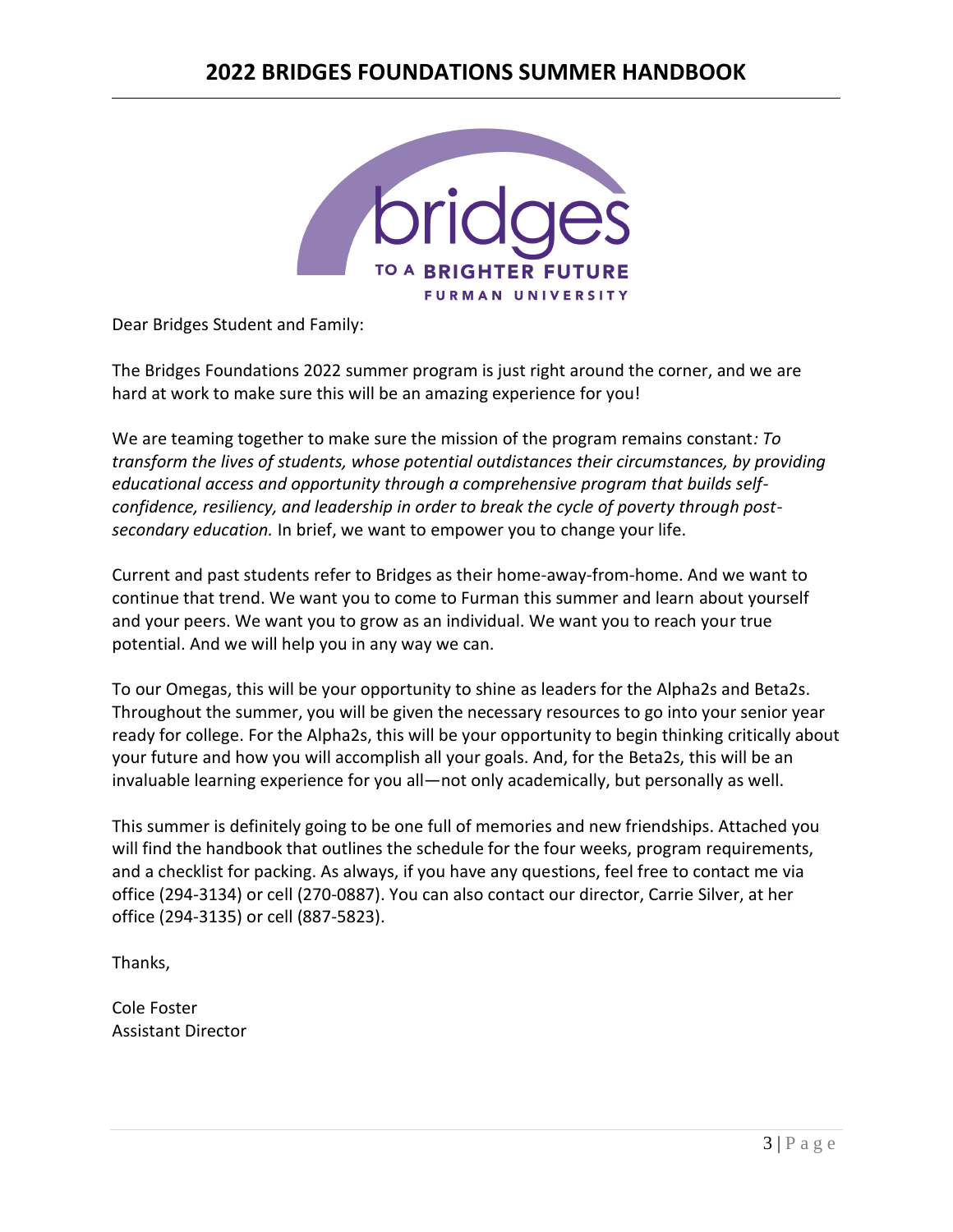## **BRIDGES BASICS: BACKGROUND, GOALS, PHILOSOPHIES**

#### **Background**

Bridges to a Brighter Future began in 1997 as a result of the vision and founding endowment of a very special woman in Greenville, South Carolina, Ms. Mamie Jolley Bruce. Ms. Bruce grew up in Greenville, graduated from Greenville High School and Randolph College in 1944.

Bridges to a Brighter Future began as a four-week summer academic enrichment program serving students from three Greenville County high schools: Greenville, Carolina, and Southside. Twenty-one students were selected to form the first class. It was determined that each class would be identified with a letter from the Greek Alphabet. The first class was called, "Alpha." The Alpha class attended the first four-week summer program in the summer of 1997. In 2000, the program expanded the number of schools served by Bridges to a Brighter Future to include all 14 Greenville County high schools and four charter schools.

A grant from the Jolley Foundation was awarded in 2007 to expand the program services to include "Saturday College," providing year-round tutoring and academic support. In 2010, an anonymous donor provided a gift to create a formal college transition and retention component, "Crossing the Bridge." With Crossing the Bridge, Bridges to a Brighter Future now formally supports students from ninth grade through college graduation.

#### **Mission**

To transform the lives of students, whose potential outdistances their circumstances, by providing educational access and opportunity through a comprehensive program that builds self-confidence, resiliency, and leadership in order to break the cycle of poverty through postsecondary education.

#### **Goals**

Our students will:

- Be academically prepared to graduate from high school, be admitted to a postsecondary education or the military, and persist until completion.
- Be socially, emotionally, mentally, and physically healthy in order to be successful in high school, post-secondary education, and beyond.
- Grow cultural competencies and value diversity in all its forms.
- Be able to successfully navigate the post-secondary admission and enrollment process and will understand how to access the resources needed to persist in post-secondary education.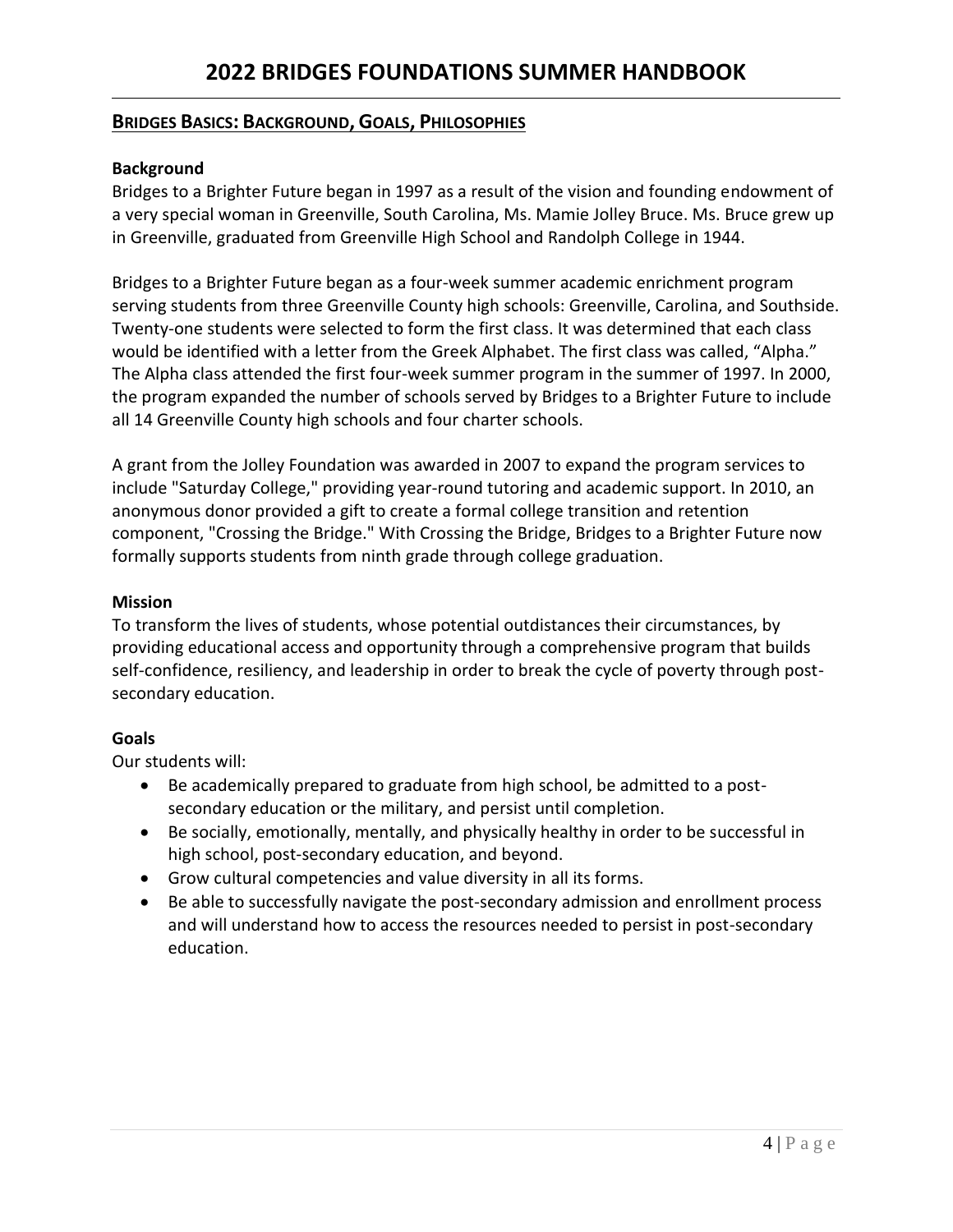Our staff will:

- Effectively implement and assess the program components (Bridges Foundations, Saturday College, and Crossing the Bridge), engaging in a process of continual improvement to meet the changing needs of students and ensure their success.
- Effectively communicate with and engage community stakeholders to understand the value of the program to the youth, their families, and the community, and to contribute to its growing success.
- Effectively create a safe environment in which everyone feels welcomed, appreciated, and heard.

## **GUIDING PRINCIPLES**

Bridges to a Brighter Future is led by three core values and commitments that permeate all aspects of the program and services:

- 1. Student First: As an organization, Bridges to a Brighter Future is committed to the success, development, well-being, growth, and needs of each student.
- 2. Relationship Centered: Bridges is a relationship-centered community guided by the core principles of trust, respect, honesty, commitment, acceptance, high expectations, unity, and an appreciation for diversity and individuality.
- 3. Value of Education: Education is fundamental to break the cycle of poverty. Students have a vision for their future that includes high school graduation and post-secondary education.

In addition to our three core values, Bridges to a Brighter Future is committed to: Fostering **authentic and transparent** relationships with our stakeholders; being an **advocate** for our students; being a **leader** in education and educational access; and engaging in a continuous process of **evaluation, improvement and growth.**

## **RESPECT POLICY**

**As a member of the Bridges to a Brighter Future community, it is imperative that students, staff, and faculty are open-minded and respectful of each other's cultural, religious, and personal beliefs in order to maintain a safe and accepting environment.**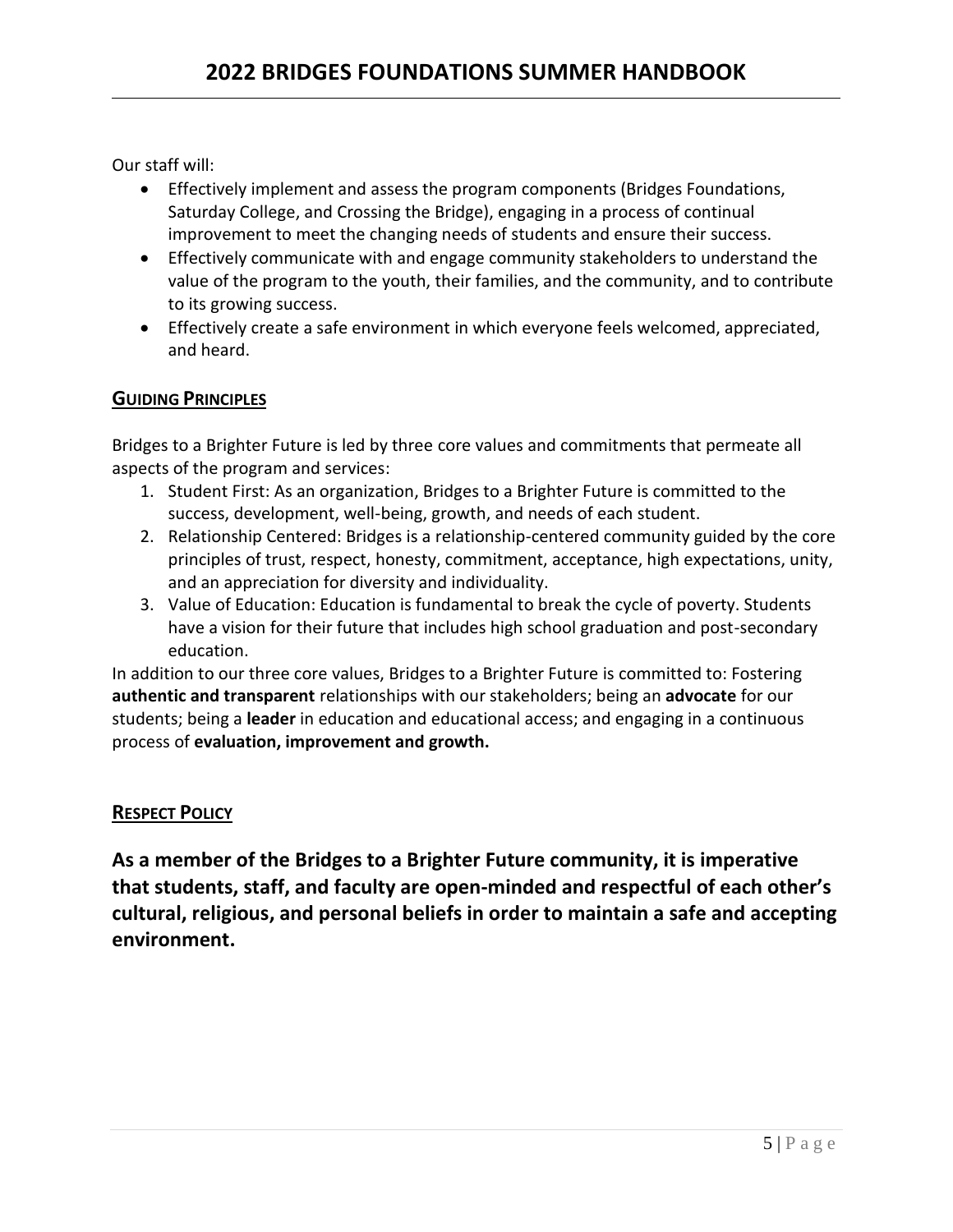## **ORGANIZATIONAL FLOWCHART**



## **Executive Director:** Ultimate authority within Bridges to a Brighter Future; supervises assistant directors and program interns

## **Assistant Director for High School Success:**  Oversees all operations and programming within Bridges Foundations.

#### **Assistant Director for College Success:**

Oversees all operations and programming within Crossing the Bridge.

**Program Interns:** Work under Executive Director to manage assigned tasks **Elective and Evening Staff:** Plan and

implement elective and evening activities.

Typical classes are one hour in length.

**Residential Coordinator:** Oversees

counselors and facilitates counselor

meetings. Medium for communication between staff and counselors and students. Over leadership team.

**Core Classes faculty:** Plan and implement curriculum for summer classes in Math, Science, Humanities, and College Planning. Meet daily for faculty meetings. Attend and chaperone field trips.

**Counselors:** Mentor and advise students. Live in residence halls. Lead nightly hall meetings. First responders for behavioral incidents. Report daily to counselor meetings.

**Leadership Team:** Student selected team of rising seniors. Lead Daily Assembly.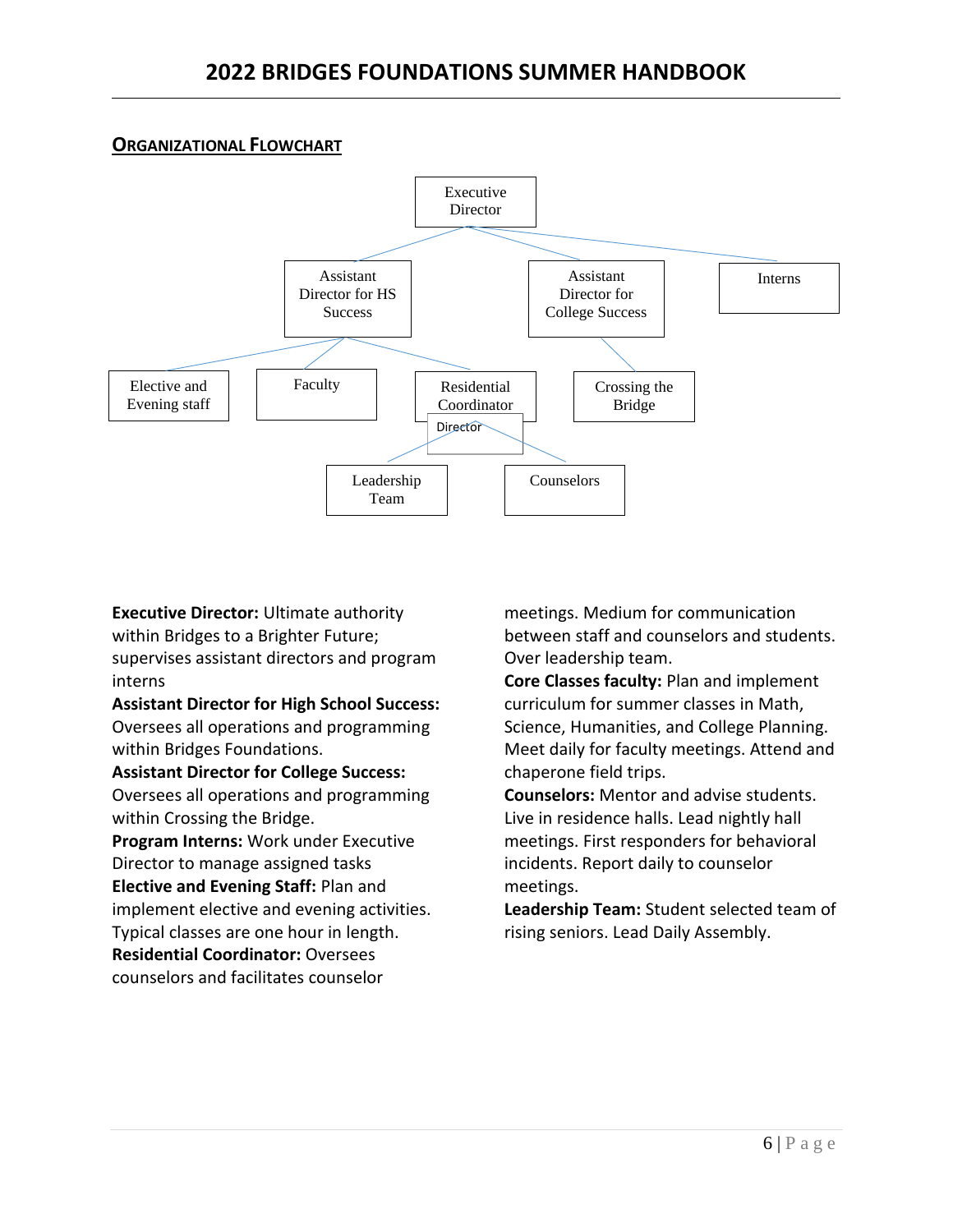#### **ARRIVAL AND DEPARTURE DATES**

Bridges to a Brighter Future is held at Furman University and begins on the evening of Friday, June 17. Check-In and Check-Out are both located at Gambrell Residence Hall. See the map at the end of the handbook for directions to Gambrell.

#### Check-In at Bridges

Check-in for the summer program is **Friday, June 17. Omegas and Alpha2s: 5:00 PM** \*\**all students arrive before 6:00 PM* **Beta2s: 6:30 PM** \*\**all students arrive before 7:00 PM*

Dinner will be provided for students once everyone arrives.

**There will be a mandatory Parent Meeting for Omega and Alpha 2 parents at 6:00 pm. There will be a mandatory Parent Meeting for Beta 2 parents at 7:00 pm.**

#### **BRIDGES CHECK-IN PROCEDURES**

Check-in is made easier if you arrive with enough time to move all of your stuff in and say goodbye to family. After check-in, we will have a parent meeting, and the students will meet on the hall with their counselors. Therefore, you cannot be late! Please see the dates, times, and locations of check-in below:

- **Omegas and Alpha2s** check into Bridges on Friday, June 17 from 5:00 pm to 6:00 pm at Gambrell Circle (Circled on the campus map on the last page of the handbook).
	- You may pull around the circle to drop off belongings; then you must park your car in the nearby parking lot.
	- **All parents must attend the parent meeting at 6:00 pm. Bridges students will not be able to stay if their parent does not attend the meeting.**
- **Beta2s** check into Bridges on Friday, June 17 from 6:30 pm to 7:00 pm at Gambrell Circle (Circled on the campus map on the last page of the handbook).
	- You may pull around the circle to drop off belongings; then you must park your car in the nearby parking lot.
	- **All parents must attend the parent meeting at 7:00 p.m. Bridges students will not be able to stay if their parent does not attend the meeting.**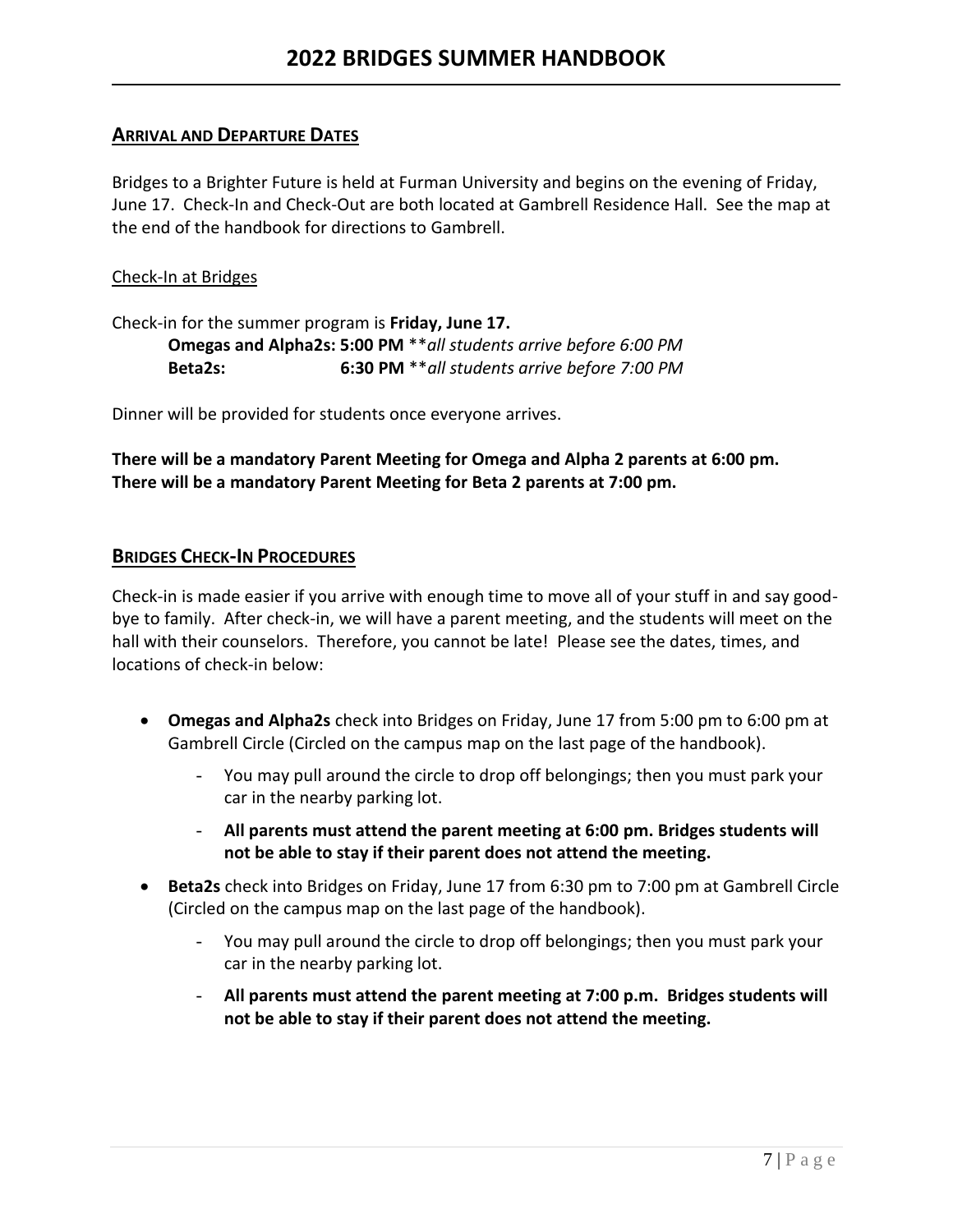## **HOLIDAY AT HOME**

Students will go home for the 4<sup>th</sup> of July Holiday on Sunday, July 3 and MUST BE PICKED UP between 5-6 p.m. All students MUST RETURN on Tuesday, July 5 between 10:30-11:30 a.m.

| Holiday at Home Check-out   |                  |                                                                                  |
|-----------------------------|------------------|----------------------------------------------------------------------------------|
| Sunday, July 3              | $5-6$ p.m.       | All Students MUST BE PICKED UP by 6 p.m.<br>same location as drop-off (Gambrell) |
| Return from Holiday at Home |                  |                                                                                  |
| Tuesday, July 5             | 10:30-11:30 a.m. | All Students MUST RETURN by 11:30 a.m<br>same location as drop-off (Gambrell)    |

## **VISITATION**

Parents are welcomed and encouraged to visit their young person on the designated visitation days and times. You may stay on campus or leave during the visitation time frame. Otherwise, parents are not to come to campus unless arranged with Mr. Foster. The visitation dates and times are:

| Sunday, June 26<br>$(9:30-2:00)$ | $9:30-10:30$ a.m.      | Parents Arrive On-Campus                                                                                             |  |  |
|----------------------------------|------------------------|----------------------------------------------------------------------------------------------------------------------|--|--|
|                                  | 11:30 a.m.-1:30 p.m.   | Parents may go to lunch with student in the Dining<br>Hall free of charge. You must get a ticket from Mr.<br>Foster. |  |  |
|                                  | 2:00 p.m.              | Students must return and parents must leave.<br>Absolutely no exceptions!                                            |  |  |
| Sunday, July 10<br>$(9:30-2:00)$ | $9:30-10:30$ a.m.      | <b>Parents Arrive On-Campus</b>                                                                                      |  |  |
|                                  | $11:30$ a.m.-1:30 p.m. | Parents may go to lunch with student in the Dining<br>Hall free of charge. You must get a ticket from Mr.<br>Foster  |  |  |
|                                  | 2:00 p.m.              | Students must return and parents<br>must leave. Absolutely no exceptions!                                            |  |  |

## **VISITATION GUIDELINES**

We welcome the presence of family members during visitation days at Bridges! It is wonderful for you to see your young person, and they usually enjoy seeing you!  $\odot$  However, we have some guidelines to ensure that we know where students are and to make your visitation experience the best possible.

In the past, we had several problems with visitation which negatively affected activities planned after visitation and compromised the safety of students. Therefore, we will follow these guidelines for the first visitation. If these guidelines are not followed, we will not allow students to leave campus on the second parent visitation day.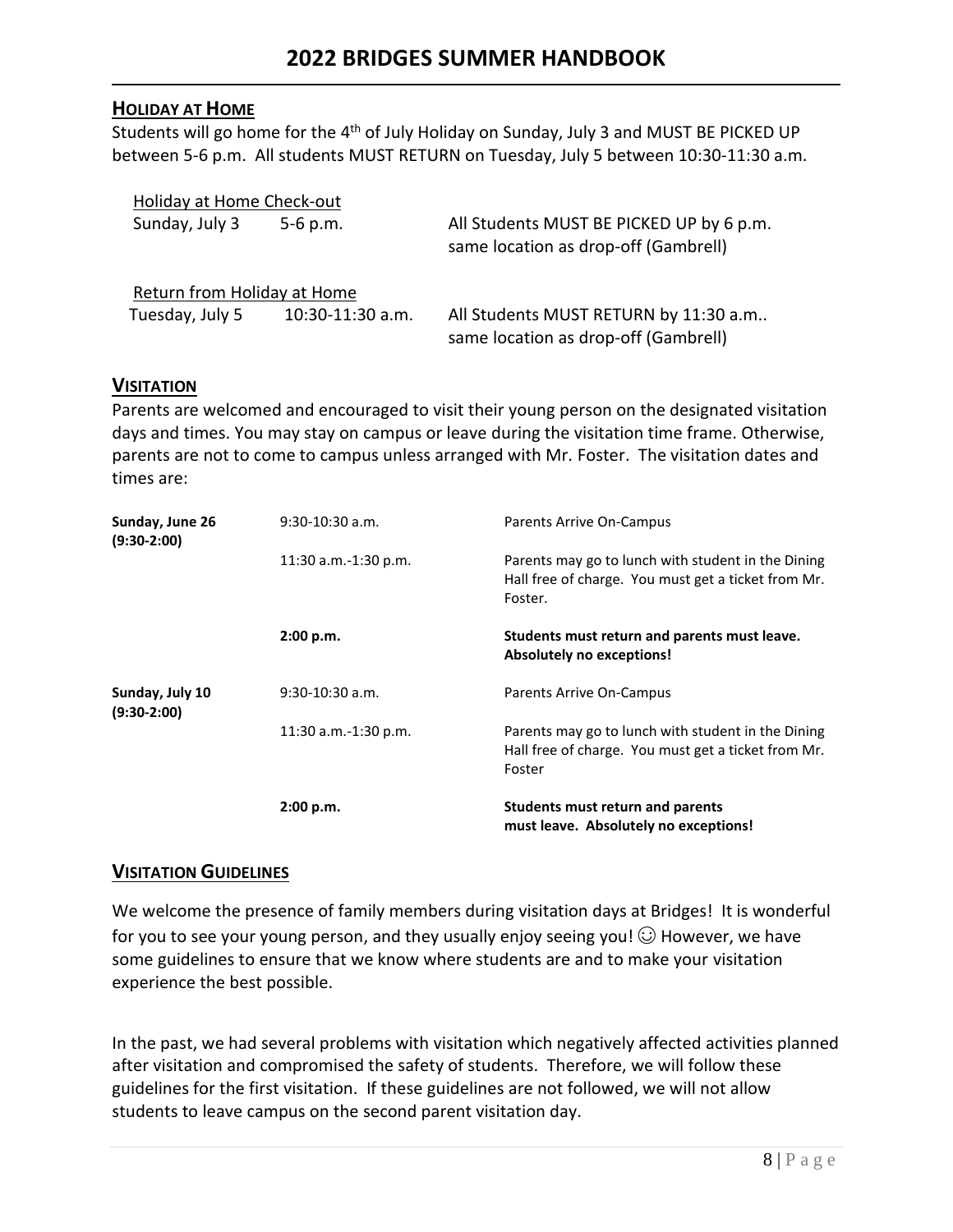# **2022 BRIDGES SUMMER HANDBOOK**

- 1. **Be on time**. If you are going to come to visit, please be sure to be on time. In the past, we have had parents come during the last five minutes of the visitation time. That puts stress on the situation and the student. If you are planning to come, we ask that you please be on time.
- 2. **Leave on time.** Please be prompt about saying your good-byes and leaving on time. Visitation will end promptly at 2:00 p.m. on June 26 and July 12. The students have activities planned for the day; therefore, it is important that parents say good-bye and leave so that the students can prepare for the rest of their day.
- 3. **Just family please.** Although we enjoy meeting the students' "significant others," like friends, boyfriends, girlfriends, etc., Bridges is not the appropriate time to rekindle those relationships. Bridges is a special time, and the students need to remain focused on their purpose in the program. Therefore, we limit visitors to mothers, fathers, step-mothers, step-fathers, guardians, brothers, sisters, grand-parents, aunts, uncles, and cousins.
- 4. **Sign out**. You may take your young person off campus for lunch or to go to the grocery store. However, the parent will have to sign the student out and the student will be released ONLY with their parent/guardian**.**
- 5. **Permission for exceptions.** Please know that in order to ensure the safety of all of our students, we do require permission for special exceptions. If someone other than a parent/guardian will be picking a student up, we will need parental/guardian permission in order to release the student. This can be verbal or written but must be given to a staff member (not counselors).
- 6. If you have any questions regarding visitation, please call Mr. Foster.

#### **CHECK-OUT AT BRIDGES**

Check-out begins at 8:00 a.m. on Saturday, July 16 and ends at 10:00 a.m. at Gambrell Residence Hall.

#### **Departure**

Saturday, July 16 8:00 a.m.-10:00 a.m. ALL STUDENTS MUST BE PICKED UP by

10:00 a.m. at Gambrell Circle.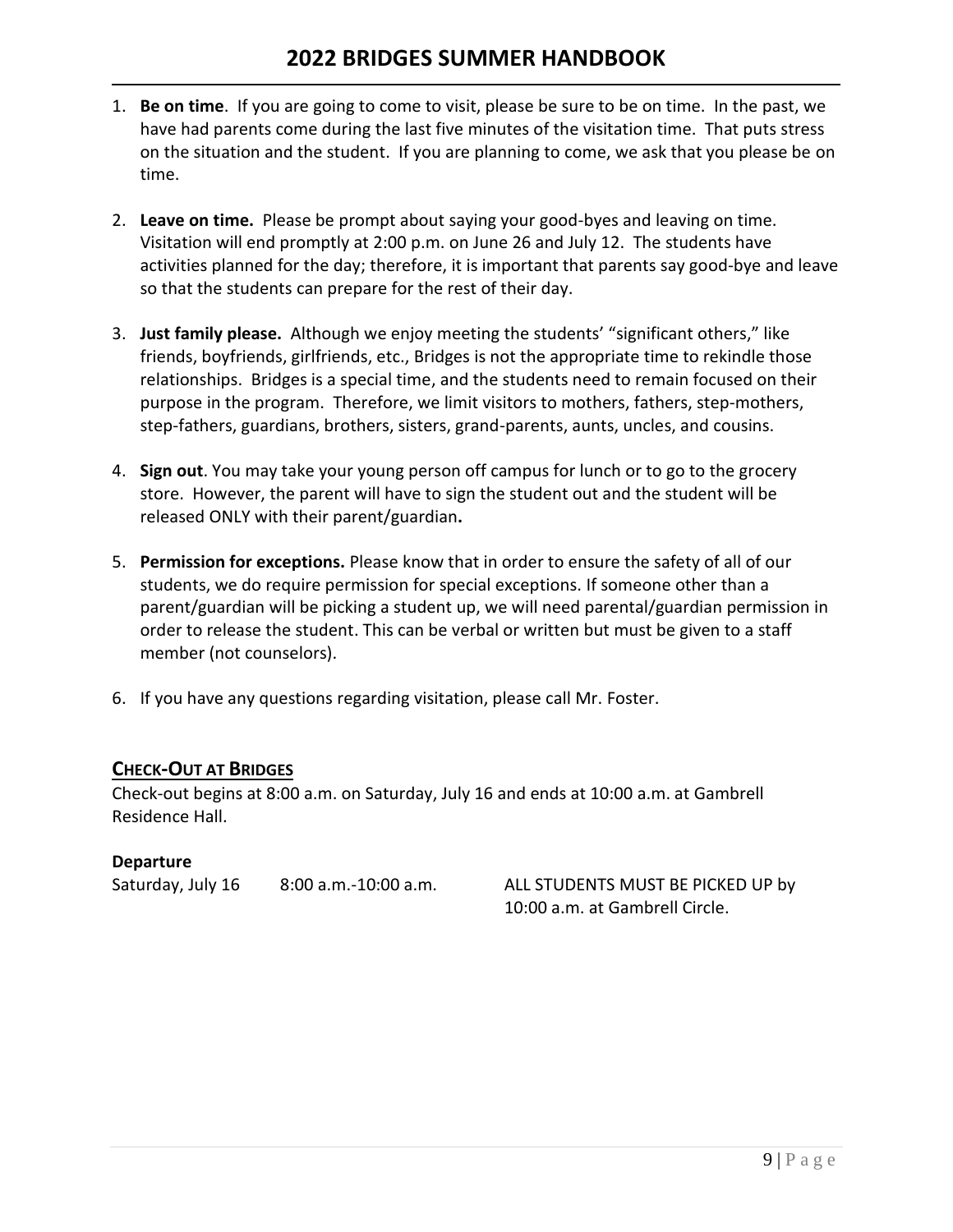## **DAILY SCHEDULE**

The weekday schedule for Mondays, Tuesdays, Wednesdays, and Thursdays is listed below. On Fridays, we have field trips. Those days may differ slightly in regards to meal times, but generally begin and end similarly to the schedule here. On Mondays, Tuesday s, and Thursdays (typically), the students will participate in Evening Activities. On Wednesday nights, instead of Evening Activities, Workshops will take place covering topics including culture, diversity, financial management, life skills, etc.

| $7:15$ am      | Rise                                                 |
|----------------|------------------------------------------------------|
| $8:10-8:35$ am | <b>Breakfast in Dining Hall</b>                      |
| 8:45-9:55 am   | <b>Core Class</b>                                    |
| 10:00-11:10 am | <b>Core Class</b>                                    |
| 11:15-12:25 pm | <b>Core Class</b>                                    |
| 12:30-1:10 pm  | Lunch in Dining Hall                                 |
| $1:10-2:15$ pm | R.E.S.T. time on Hall (Read, Energize, Sleep, Think) |
| 2:20-2:40 pm   | Daily Assembly                                       |
| 2:45-4:00 pm   | <b>College Planning</b>                              |
| 4:15-5:30 pm   | Electives                                            |
| 5:45-6:25 pm   | Dinner in Dining Hall                                |
| 6:30-7:00 pm   | On-the-Hall Time                                     |
| 7:15-8:00 pm   | <b>Evening Activity I or Workshops</b>               |
| 8:15-9:00 pm   | <b>Evening Activity II or Workshops</b>              |
| $9:15$ pm      | On-the-Hall Time                                     |
|                | <b>Hall Meeting</b>                                  |
| 11:00 pm       | In Rooms                                             |
| 11:30 pm       | Lights Out                                           |

## **R.E.S.T.**

R.E.S.T. stands for **R**ead, **E**nergize, **S**leep, **T**hink. This time period is an opportunity for students to have some down-time on the hall during the afternoon. We understand that the schedule is full each day and that everyone needs a break. This is the perfect opportunity. During this time, students must remain in their rooms and must refrain from excessive noise. Students can use this time to read books, listen to music, take a nap, work on projects from classes, etc. Students may not hangout in the hallways or leave the residence hall. More details will be discussed during the first couple of days of programming.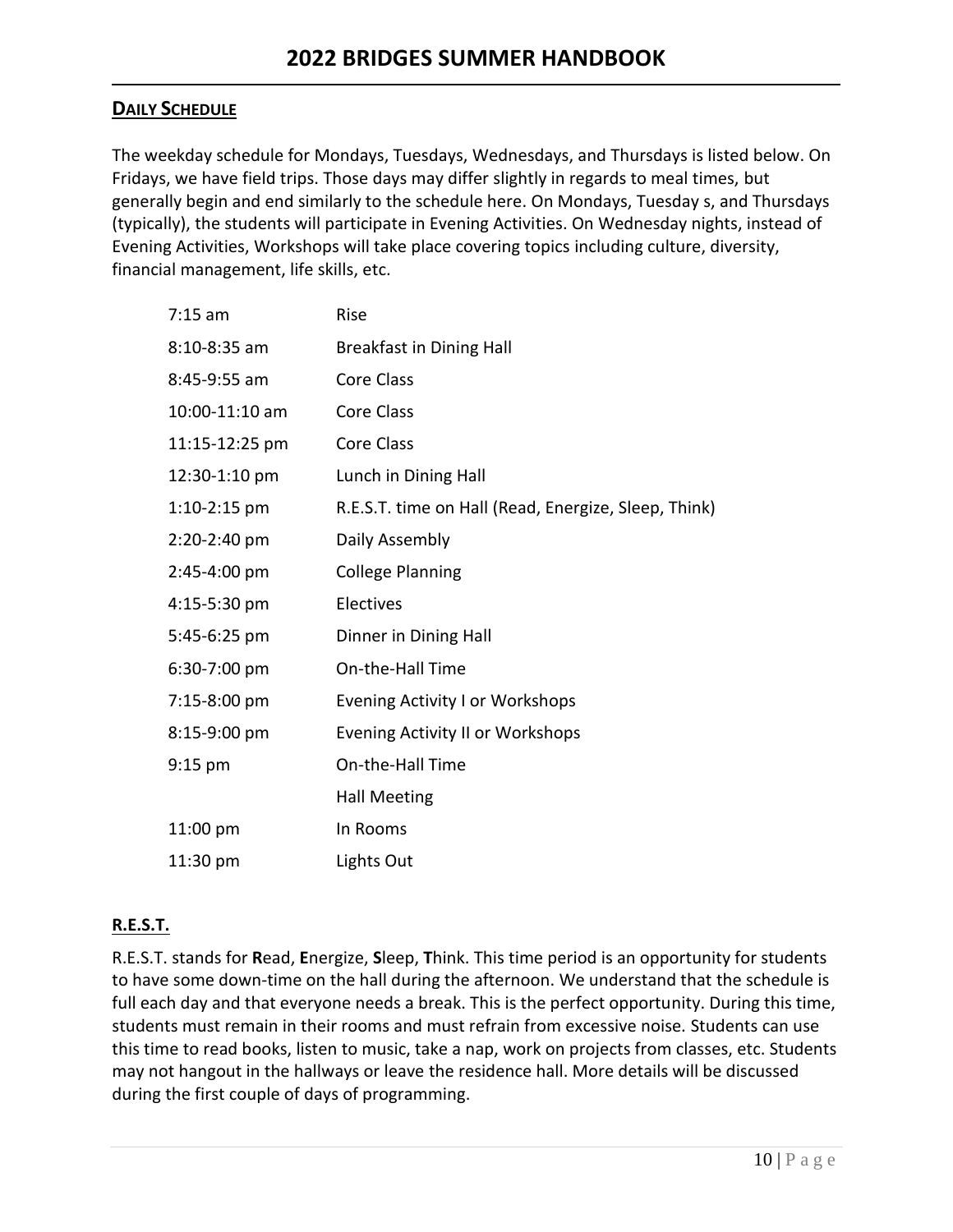## **MONTHLY OVERVIEW SCHEDULE**

| Sunday                                           | Monday                                       | Tuesday                                    | Wednesday              | Thursday          | Friday                                     | Saturday                             |
|--------------------------------------------------|----------------------------------------------|--------------------------------------------|------------------------|-------------------|--------------------------------------------|--------------------------------------|
|                                                  |                                              |                                            |                        |                   |                                            |                                      |
| <b>JUNE</b>                                      |                                              |                                            |                        |                   | 17<br>Move-in and<br>Opening<br>Ceremonies | 18<br>Teambuilding                   |
| 19                                               | 20                                           | 21                                         | 22                     | 23                | 24                                         | 25                                   |
| Teambuilding                                     | Class<br>Evening<br>Activities begin<br>(EA) | Class<br>EA                                | Class<br>Workshop (WS) | Class<br>EA       | <b>Field Trips</b>                         | Ropes Course<br>Community<br>service |
| 26                                               | 27                                           | 28                                         | 29                     | 30                | $\mathbf{1}$                               | $\overline{2}$                       |
| <b>Parent Visitation</b><br><b>Evening Event</b> | Class<br>EA                                  | Class<br>EA                                | Class<br><b>WS</b>     | Class<br>EA       | Field Trip                                 | Ropes Course<br>Community<br>service |
| 3                                                | $\overline{\mathbf{4}}$                      | 5                                          | 6                      | $\overline{7}$    | 8                                          | 9                                    |
| Home for Holiday                                 | Home for Holiday                             | Return from<br>home.<br>afternoon<br>Class | Class<br>WS            | Class<br>EA       | Field Trip                                 | Car Wash                             |
| 10                                               | 11                                           | 12                                         | 13                     | 14                | 15                                         | 16                                   |
| <b>Parent Visitation</b><br><b>Talent Show</b>   | Class<br>EA                                  | Class<br>EA                                | Class<br>EA            | <b>Field Trip</b> | Reflections<br>Banquet<br>Dance            | Checkout 8-10am                      |

KEY: Workshops = WS Evening Activities = EA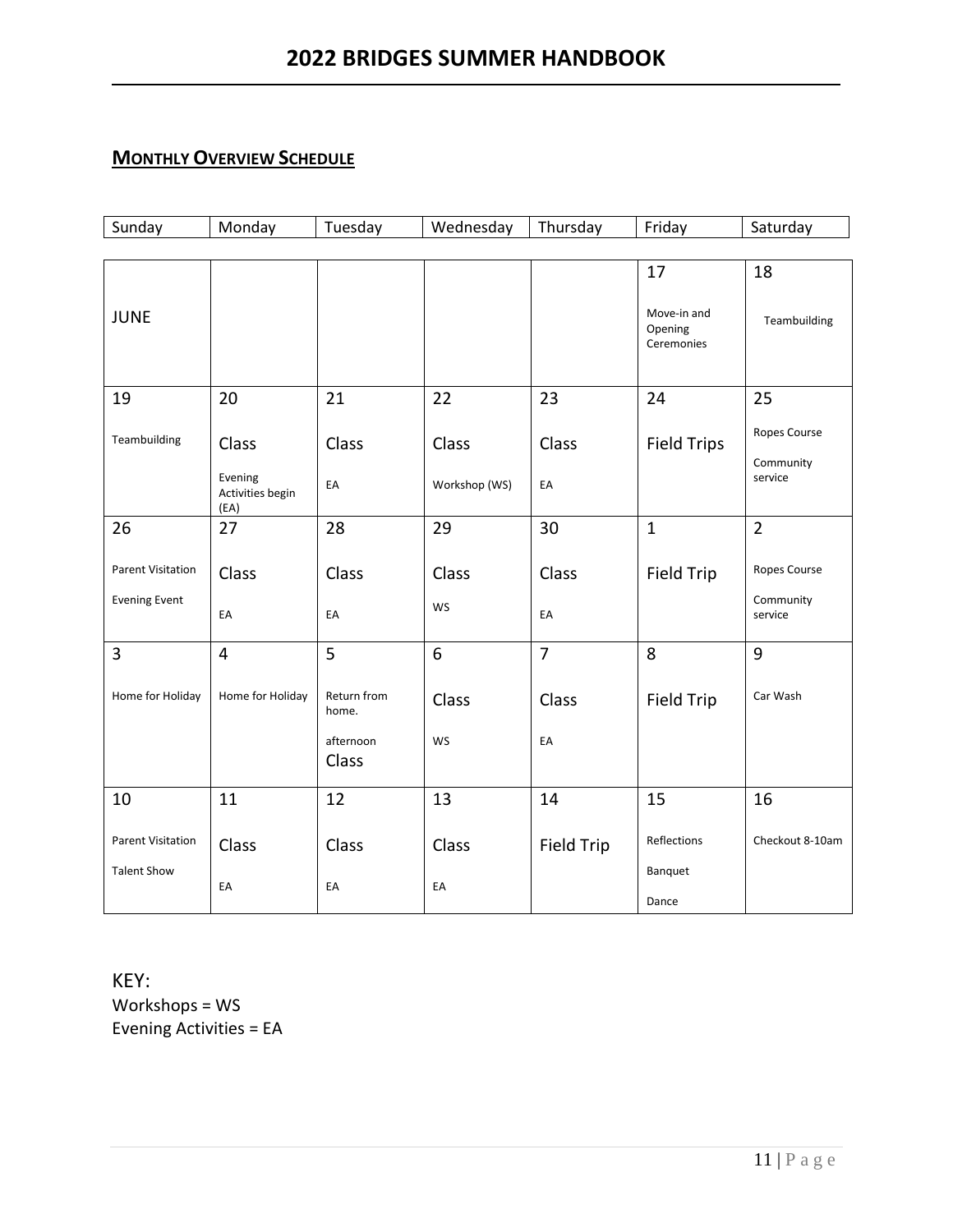## **CORE CLASS DESCRIPTIONS**

The basis of Bridges Foundations is academic enrichment and advancement. The classes are taught by outstanding individuals who are committed to the program and student success. Our instructors spend a lot of time creating a curriculum and classroom activities that will produce learning and excitement. They are experts in the curriculum and therefore provide a summer experience that enhances students' academic abilities and prepares them for the next school year.

#### **College Planning**

College Planning is geared toward making sure you are successful! In this three-phase curriculum, students will focus on life skills, high school success, and the college search and application process (and MANY other things). The first phase of the curriculum for rising sophomores will develop and enhance students' professional and academic skills through sessions focused on practical skill-building. The second phase for rising juniors will assist in developing strengths and identifying resources to guide them through the college process. Students will prepare for the SAT and ACT, create an action plan for junior year, and explore the criteria they want in a college. The final phase of the curriculum for rising seniors will help students develop actual plans for selecting, applying to, and preparing for college. Students leave this class with an academic resume, college essay, college list, and everything needed to complete college and scholarship applications in the fall.

#### **Math**

Ever wonder why you're learning algebra? Math in Bridges is going to give you practical, reallife applications of everything from Algebra to Calculus. Students will use critical thinking to construct mathematical models and to justify mathematical reasoning. Students will use a variety of tools to engage in hands-on activities using math to complete tasks and to analyze and solve real-world problems.

#### **Humanities**

This literature-rich, student-centered curriculum will involve students participating in book talks and class discussions. In addition, students in each class will work toward specific writing, listening, and speaking goals for the summer. Special focus will be given to events happening in the world around us and how both we impact the world and how the world impacts us.

#### **Science**

Bridges science tends to be messy! Get ready to go beyond any textbook to hands-on learning. Science is a process of discovery, and each summer faculty pick a new element of discovery to explore. Whether you are new to the subject or just looking to learn more, this class will push your creativity and critical thinking skills. At the end of this class you should be a better problem solver and maybe even like physics!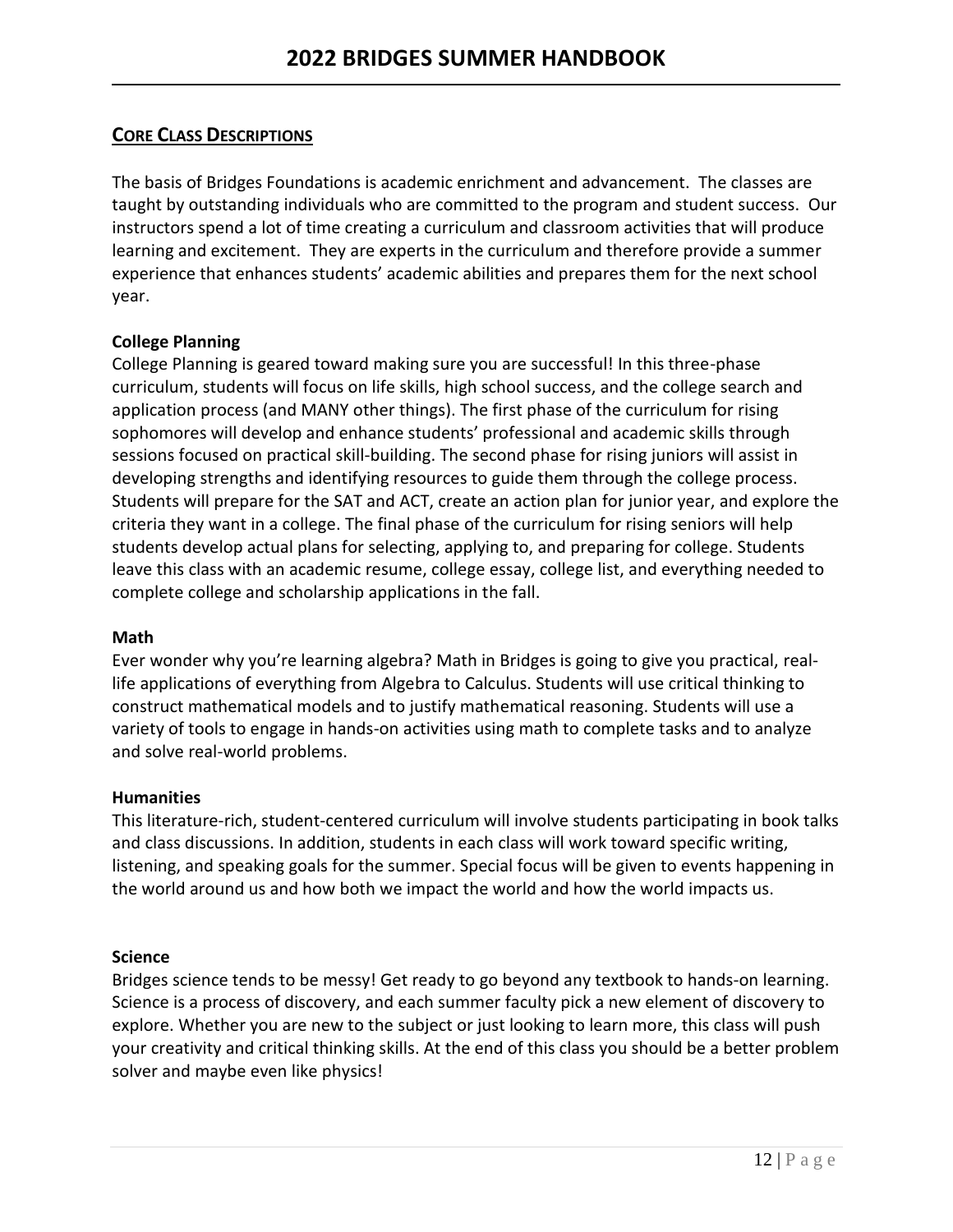| <b>Daily Class Schedule</b> |                          |                 |                       |  |                       |
|-----------------------------|--------------------------|-----------------|-----------------------|--|-----------------------|
| <b>Core Classes</b>         | <b>Humanities</b>        |                 | <b>Math</b>           |  | <b>Science</b>        |
| 8:45-9:55                   | Omega                    |                 | Alpha 2               |  | Beta 2                |
| 10:00-11:10                 | Beta 2                   |                 | Omega                 |  | Alpha 2               |
| 11:15-12:25                 | Alpha 2                  |                 | Beta 2                |  | Omega                 |
| 12:30-1:10                  |                          |                 | Lunch                 |  |                       |
| $1:15 - 2:15$               |                          | <b>R.E.S.T.</b> |                       |  |                       |
| $2:20-2:40$                 |                          |                 | <b>Daily Assembly</b> |  |                       |
| <b>College Planning</b>     | <b>Sophomore Seminar</b> |                 | <b>Junior Seminar</b> |  | <b>Senior Seminar</b> |
| $2:45-4:00$                 | Beta 2                   |                 | Alpha 2               |  | Omega                 |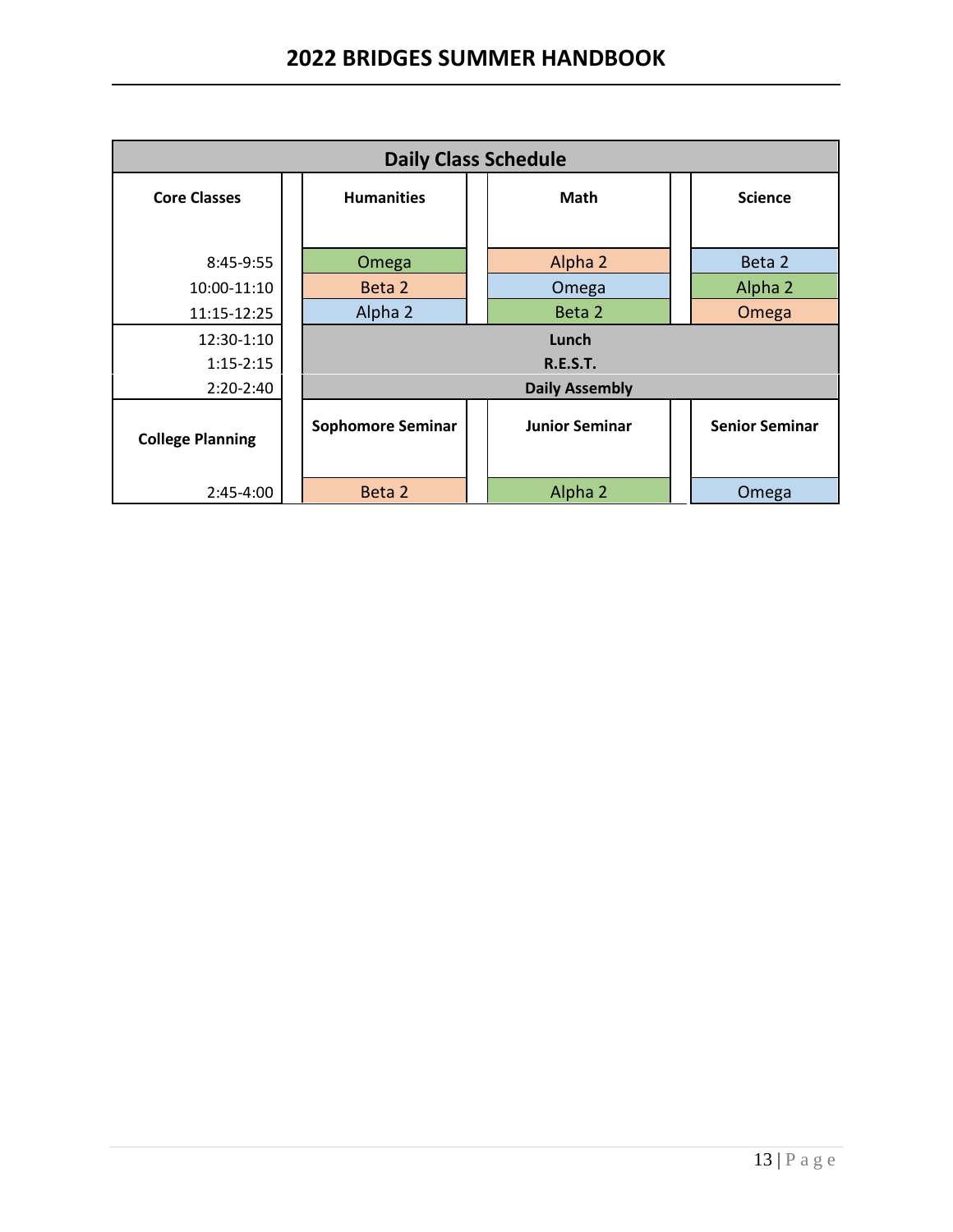## **ELECTIVE CLASS DESCRIPTIONS**

Elective classes are held during the last class period of the day. You will take one elective out of the following list for the first two weeks, and one elective for the second two weeks. When completing the registration form, you will select your top three choices of electives. Elective classes will be capped at 10-12 students. Students in the senior class will be given priority, juniors will have second priority, and sophomores will have third priority. We will do our best to put you in the elective of your first choice. The elective classes are:

#### **Men of Honor – (For men only)**

Do you feel like you are lacking male figures in your life? Do you feel uncomfortable talking with your friends about meaningful relationships and how to have them? Would you like to learn from male mentors and community leaders? In this class you will learn from male counselors and men from our community. It is meant to teach young men about positive leadership; how to be strong male figures in their families and society; and talk about issues that are often avoided as it relates to being male.

#### **Ladies of Distinction – (For women only)**

Do you feel like no one knows who you are? You look in the mirror and you don't know who you are looking at or even if you are important? Have people put you down so much that you feel worthless? Are you tired of dealing with the day-to-day drama and boys who just want one thing? In Ladies of Distinction, you will learn from female counselors and women in our community. This class will not only build your self-esteem, but it will also cover topics that you don't have an opportunity to discuss or are not comfortable talking about.

#### **Music and Video Production**

Music and Video Production is a Bridges favorite! In this class, students will learn modern music and video production techniques as they work with current audio and video production equipment and software, such as *Garage Band*. Each student will create an original work of musical art based on their interests. In the past, students have made original Jazz, Pop, Hip Hop, and Rap pieces. The music and videos are saved on CD or DVD that students receive at the end of the course.

#### **STEAM Tech**

Are you interested in working with computers? Does a career working in computer science interest you? Then STEAM Tech is right for you! This summer STEAM Tech will focus on Machine Learning. Machine Learning is a growing field with many jobs opening in locations such as BMW. Integrating AI technology with computer skills STEAM Tech is a great elective for anyone with an interest in robotics, coding, and computer science.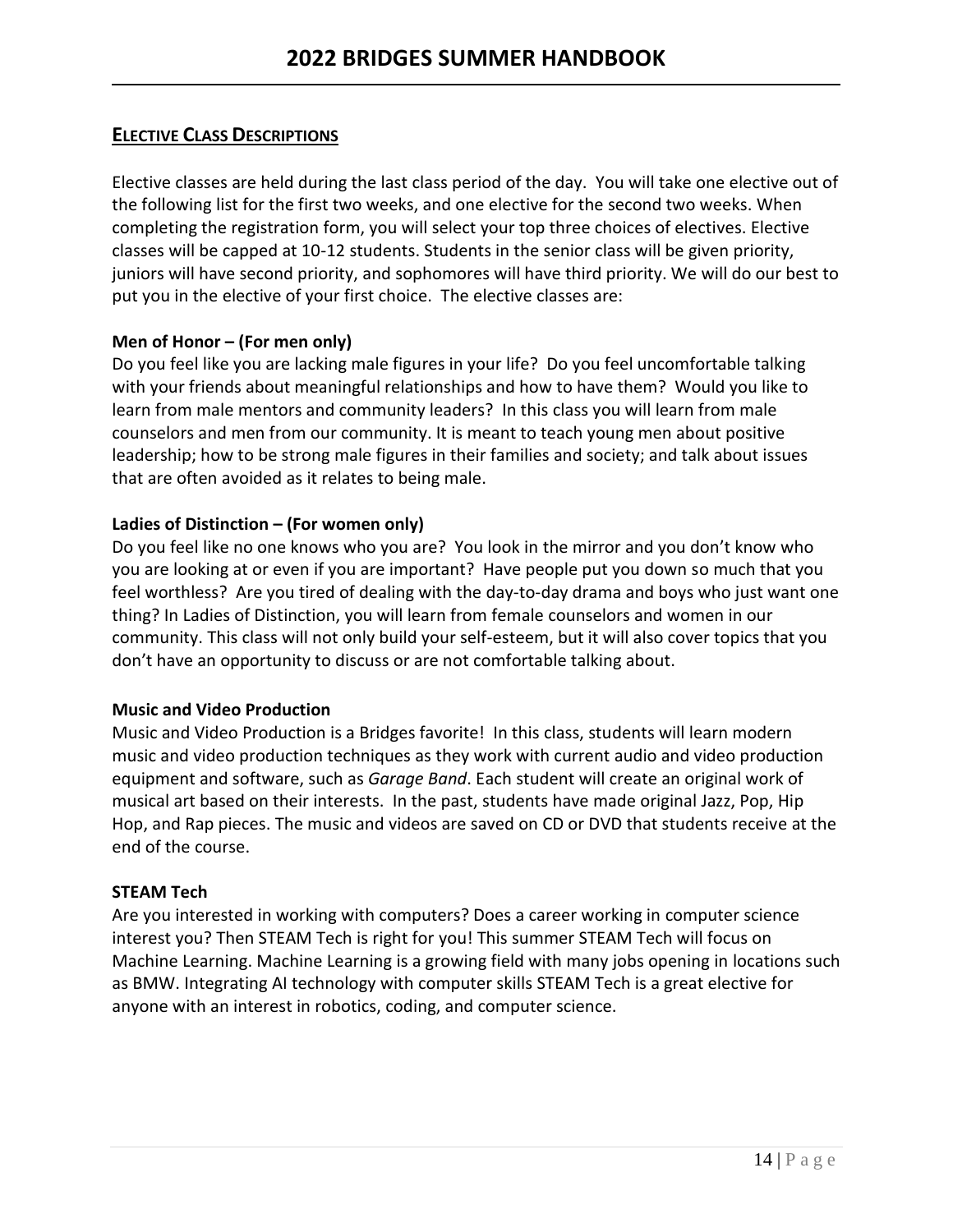#### **Visual Art Class**

Students in this course will gain the basic skills and insights necessary to create mixed media works that express their voice. Through sketch booking and mixed media explorations, students will gain confidence in their own vision to create a self-portrait that tells the visual story of who they are and/or who they wish to become.

#### **Psychology of Well-Being**

Have you realized that you're constantly stressed? Do you want to learn about all the fun things psychology can do? In this class, you will discover what mental health is and how you can improve your mental health. There will be discussions and exercises on the types of mindfulness and meditations that might best suit your personality. You will also be able to participate in fun activities that will equip you for success. This class is designed to make you feel empowered and educated on ways to manage stress and learn self-care techniques.

#### **Life in Action!**

Each year, The Warehouse Theater brings an exciting new elective to Bridges. Be prepared to explore ways of storytelling through improvisation, ensemble work, and play writing. Students will devise original content and bring it to life. Come create characters, delve into physical approaches to acting, and develop clarity in your writing.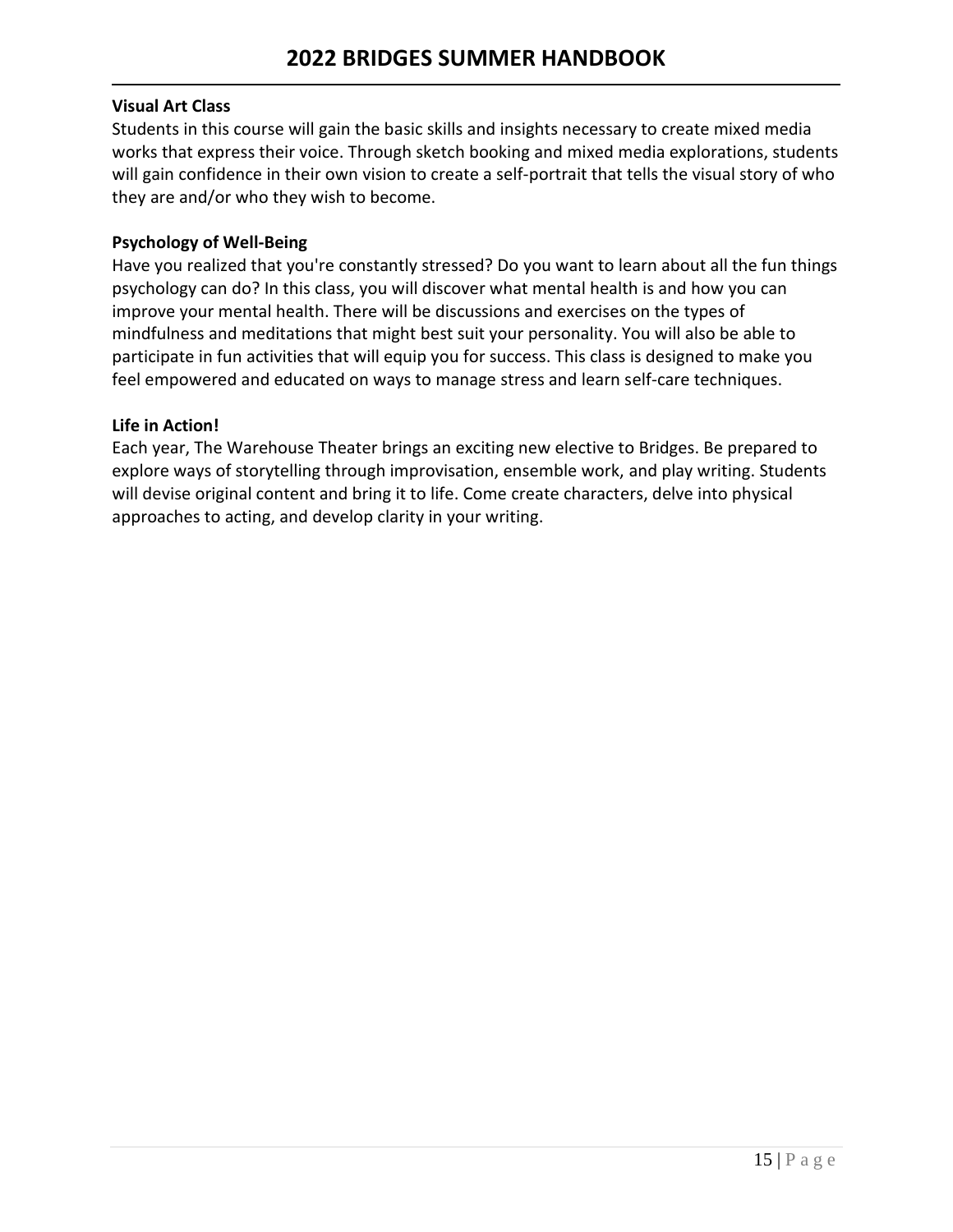## **EVENING ACTIVITY DESCRIPTIONS**

Evening Activities are designed to get students out of the classroom, moving, and exercising. Students select two evening activities. Priority is given to older classes, and all decisions are final unless there are extreme circumstances.

#### **Yoga**

A beginner's class that focuses on teaching basic yoga postures, healthy alignment of the spine, and strengthening the musculature that supports the body. If you have been wanting to begin a yoga practice to reap all of the health benefits that yoga has to offer...now is the time!

#### **Step Team**

Step is one of the highlights of evening activities. The step team consistently wows everyone at the talent show with their synchronized and energetic show! Step is not just for experienced steppers; come try something new!

#### **Furman Fitness Center**

Students have the opportunity to work out at the Furman University Fitness Center, also known as the PAC. The fitness center has free weights and weight machines, cardiovascular machines, exercise balls, and other equipment available to students.

#### **Indoor Gym**

The Furman indoor gym is available for games of Basketball or Volleyball.

#### **Outdoor Fun**

Don't miss out on outdoor fun! Students divide in teams to play sand volleyball, basketball, or other outdoor games. There is never a dull moment as students compete and have fun!

#### **Martial Arts**

This is a strong workout course focusing on basic moves and principles of Karate, Aikido, Jujitsu, and Tai Chi for beginners through seasoned students.

#### **Dance Workout**

We let YouTube and virtual classes be our teacher as we get our dance on!

| $7:15 - 8:00$         |                         | $8:15-9:00$           |  |                         |
|-----------------------|-------------------------|-----------------------|--|-------------------------|
| <b>Activity I</b>     | Location                | <b>Activity II</b>    |  | Location                |
| <b>Fitness Center</b> | <b>PAC</b>              | <b>Fitness Center</b> |  | <b>PAC</b>              |
| YOGA                  | <b>PAC Dance Studio</b> | <b>Marial Arts</b>    |  | <b>PAC Dance Studio</b> |
| Indoor Gym            | <b>PAC</b>              | Indoor Gym            |  | <b>PAC</b>              |
| <b>STEP</b>           | <b>PAC</b>              | <b>STEP</b>           |  | <b>PAC</b>              |
| Outdoor Fun           | E-Field                 | Outdoor Fun           |  | E-Field                 |
| Dance Workout         | <b>PAC</b>              | Dance Workout         |  | <b>PAC</b>              |

## **Evening Activity Schedule (Monday, Tuesday, Thursday)**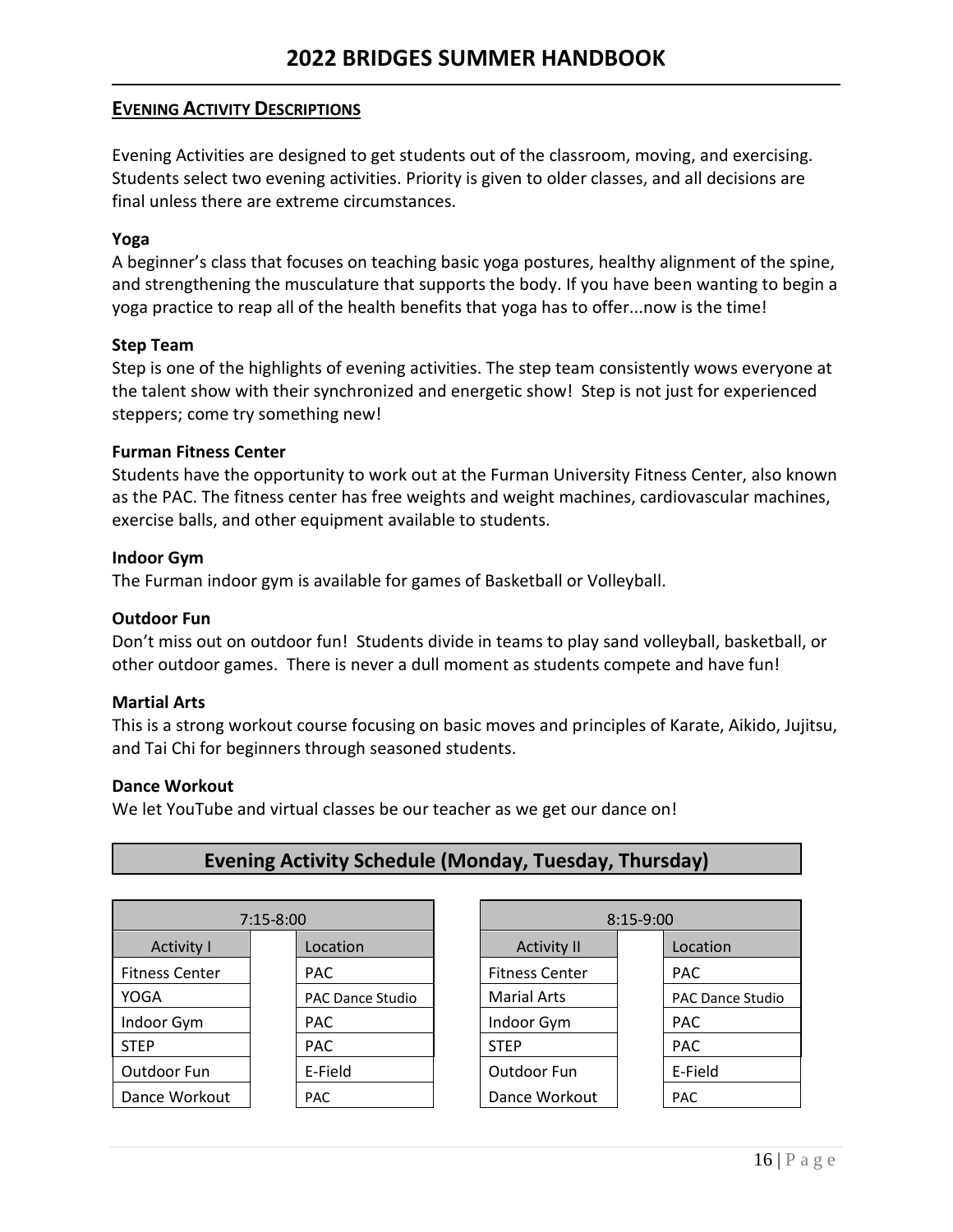## **BRIDGES POLICIES**

#### What We Do to Be Proactive

Each staff member has passed the following:

- Sexual Offender Background Checks
- Criminal Background Checks
- Multiple Reference Checks
- Identification Checks

We conduct these checks on both new AND returning staff each year.

#### Supervision

Students will be supervised 24 hours a day by trained counselors and staff. Students will be escorted and supervised to and from all program-related destinations. All students have 24 hour access to counselors, staff, and Public Safety, who are on call at all times. Our counselors carry a cell phone and first aid kit, and all summer counselors are CPR/First Aid certified. This program passes rigorous safety and quality standards.

#### Bridges Foundations Safety

#### Safety First:

Our commitment to safety is reflected in the hundreds of policies and procedures we execute with care. We know that protecting our students also means being ready for the unexpected. We reassess our safety practices each year, collaborating with experienced safety professionals to implement the best practices.

#### Safety Benchmarks:

With 3 full time staff, 1 Residential Coordinator, 10 counselors, and multiple summer employees, our small group sizes allow for crucial 1-on-1 interaction. Carefully-selected staff, mindful of our commitment to safety, implement our programs. We only hire counselors who are current college students and who have shown good character. Every summer our staff goes through a week of intense training in policies and procedures.

#### Medication Policy

For the safety of our students, we have a strict policy for the handling of medication at Bridges. We will provide basic first aid and limited over-the-counter medications on an as needed basis but will monitor your child's requests and usage (please see Medical Examination and Clearance form). If your child will be taking medication while at Bridges, please be sure to follow the specific procedures listed below:

- Please refrain from bringing non-essential over-the-counter medication, vitamins and/or supplements to Bridges. Our staff members need to focus on administering crucial prescription medication only.
- Students needing injections (insulin, hormones, etc.) will need to self-administer the medication.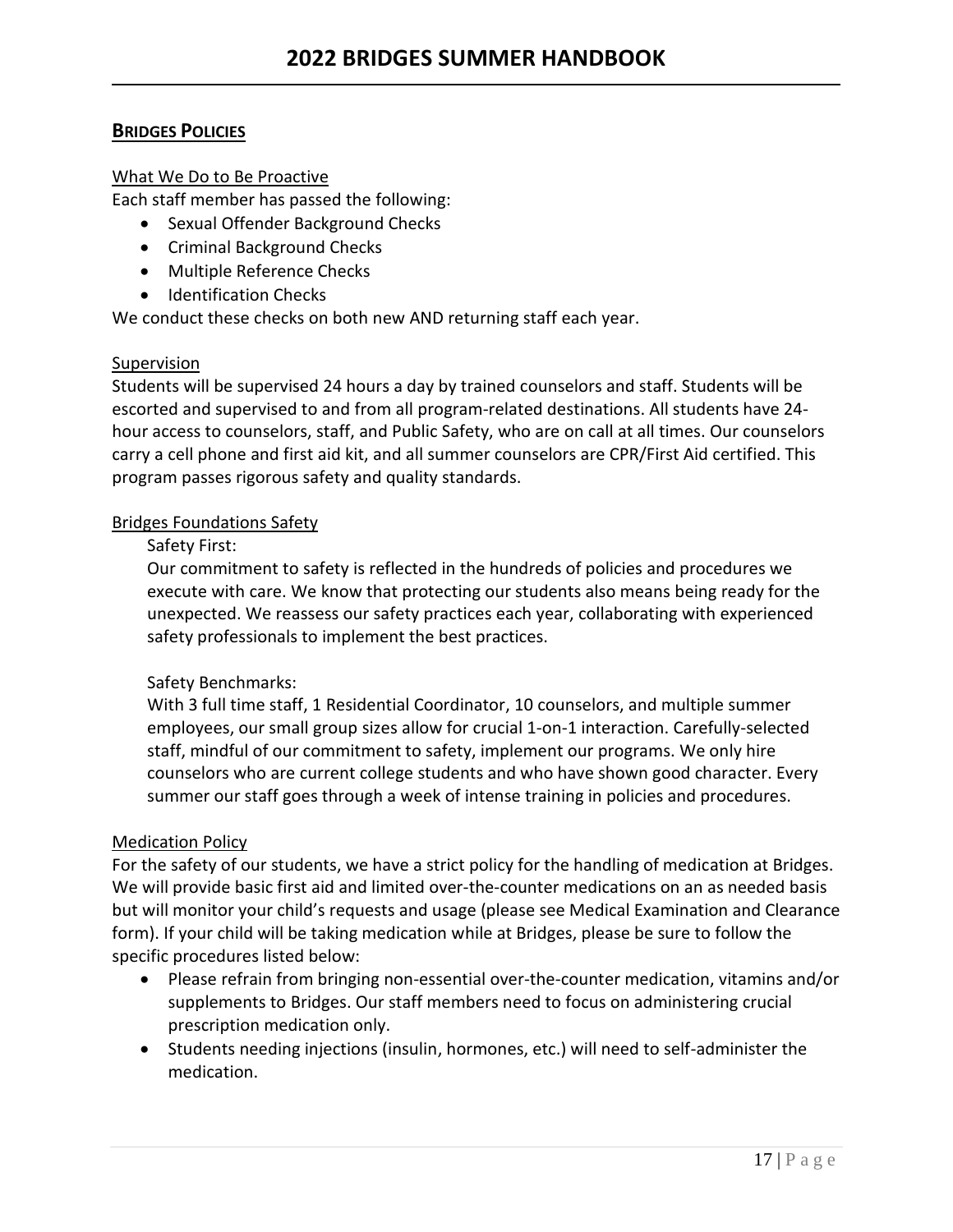- Upon arrival at Bridges, all medication must be placed in the care of our staff (Residential Coordinator or Assistant Director). (Exceptions: Students may hold on to their inhaler and/or Epipen.)
- Our staff will keep all medication in a locked room. Our staff will then discreetly administer the medication per the physician's specifications.
- All medication information MUST be completely entered in your child's Medical Examination and Clearance form, which can be found included in your registration packet.
- All medication brought to Bridges MUST match what is listed on your child's Medical Examination and Clearance form. Any discrepancy may result in long delays at check-in and may require verification of prescription by medical professionals.
- Medications may be refilled on Sundays during visitation or when students return from the holiday home. Please make sure that you are supplying enough medications for the duration of the program.

It is the responsibility of the Parent/Guardian to pick up any remaining medication and/or overthe-counter medications at the end of the program. Any medication and/or OTC medications left at Bridges will be disposed of. Our staff needs your full cooperation, and we thank you for understanding.

## **Attendance**

The Bridges Foundations 2022 program will be held **June 17 through July 16, 2022**. Students will be required to commit to the full four-week program, unless excused by the Director. Excused absences must be approved **at least one month in advance** of the date of the expected absence. Failure to notify the Director of any potential scheduling conflicts could result in dismissal from the program.

Due to the nature and intensity of the program, it is important that all students are **present for the entirety of Bridges Foundations**. Therefore, we ask that you schedule all doctor appointments, family vacations, etc. around the dates listed above.

## Cell Phones and Electronic Devices

During the check-in process, we will ask each student and parent to please make sure that cell phones are turned into the Residence Life Coordinator. Students will have access to their cellphones in the evenings after scheduled programming has concluded for the day. Students' cellphones will remain locked away with the Residence Life Coordinator and must be checked out and returned before lights out. Students may not access any social media platform while they have their phones during Bridges. Students will have access to their phones to contact loved ones only. We will also provide a grace period the first night to turn in any phones that students may have. If, however, students do not comply with the cell phone policy, then we will implement the following consequences:

• If the student is caught with a phone before the end-of-summer trip, the student will not be allowed to attend that trip.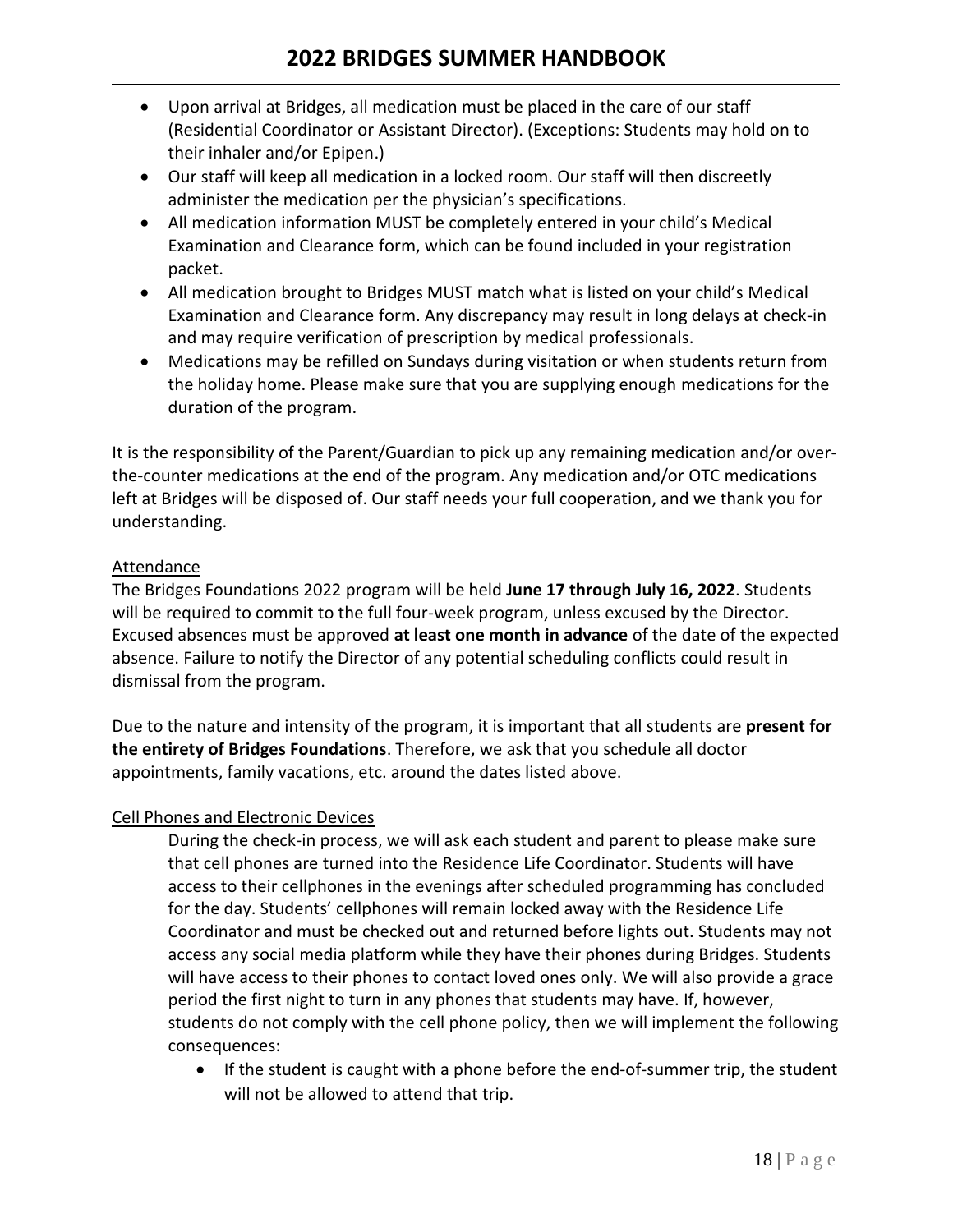• If the student is caught with a phone after the end-of-summer trip, the student will be provided a consequence deemed appropriate by Bridges staff.

If you are bringing an acceptable electronic device (i.e. MP3 player) it must not be used to access the internet. If any student is found to be in violation of this rule, an appropriate consequence will be determined by staff.

\*\*Please refer to the *Behavior and Consequences* section for further information.

## Mandated Reporting of Child Abuse or Neglect

Due to the nature of our program and the sharing of personal information, we have identified ourselves as Mandatory Reporters. The circumstances under which a mandatory reporter must make a report vary from state to state. Typically, a report must be made when the reporter, in his or her official capacity, suspects or has reason to believe that a child has been abused or neglected. Below are South Carolina's guidelines:

Child abuse or neglect occurs when the parent, guardian, or other person responsible for the child's welfare:

- Inflicts or allows to be inflicted upon the child physical or mental injury or engages in acts or omissions which present a substantial risk of physical or mental injury to the child, including injuries sustained as a result of excessive corporal punishment, but excluding corporal punishment or physical discipline which:
	- $\circ$  Is administered by a parent or person in loco parentis
	- $\circ$  Is perpetrated for the sole purpose of restraining or correcting the child
	- o Is reasonable in manner and moderate in degree
	- $\circ$  Has not brought about permanent or lasting damage to the child
	- $\circ$  Is not reckless or grossly negligent behavior by the parents
- Commits or allows to be committed against the child a sexual offense as defined by the laws of this State or engages in acts or omissions that present a substantial risk that a sexual offense as defined in the laws of this State would be committed against the child.
- Abandons the child
- Encourages, condones, or approves the commission of delinquent acts by the child and the commission of the acts are shown to be the result of the encouragement, or approval
- Fails to supply the child with:
	- $\circ$  Adequate food, clothing, shelter, or supervision appropriate to the child's age and development
	- $\circ$  Education as required by law. A child's absences from school may not be considered abuse or neglect unless the school has made efforts to bring about the child's attendance, and those efforts were unsuccessful because of the parents' refusal to cooperate.
	- $\circ$  Health care; though financially able to do so or offered financial or other reasonable means to do so and the failure to do so has caused or presents a substantial risk of causing physical or mental injury. For the purpose of this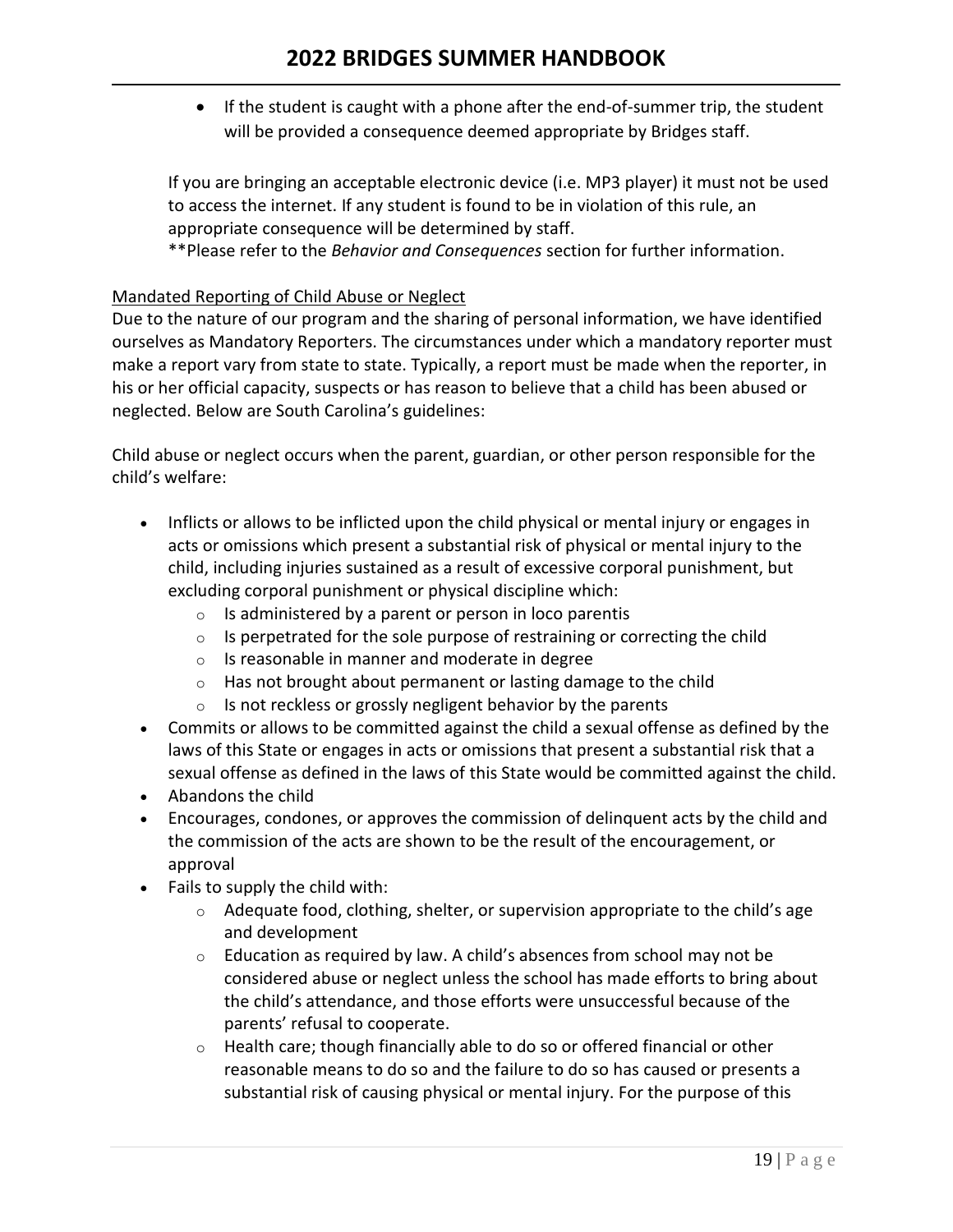chapter "adequate health care" includes any medical or nonmedical remedial health care permitted or authorized under state law

 $\circ$  Has committed abuse or neglect as described in in previous paragraphs, such that a child who subsequently becomes part of the person's household is at substantial risk of one of those forms of abuse or neglect.

## **STUDENT BEHAVIOR GUIDELINES**

YOU are Bridges to a Brighter Future and Bridges to a Brighter Future is YOU. How one person behaves reflects on the entire program. It is imperative to the integrity of the program that each student behaves with the utmost respect and decorum. This is extremely important because we want Furman, the community, and general public to view Bridges to a Brighter Future in a positive way.

## **BRIDGES TO A BRIGHTER FUTURE IS NOT A PLACE TO MAKE FUN OF OR DEGRADE OTHERS BECAUSE OF DIFFERENCES. BRIDGES IS NOT A PLACE TO HANG OUT IN A "CLIQUE," OR DEVELOP ROMANTIC RELATIONSHIPS. BRIDGES IS A PLACE TO CELEBRATE DIFFERENCES, MEET NEW PEOPLE, AND LEARN NEW THINGS ABOUT FELLOW PARTICIPANTS.**

It is for these reasons that we have developed behavior guidelines. These guidelines are unwavering. Bridges counselors, instructors, and chaperones will not tolerate any behavior that goes against the guidelines.

#### **General Behavior Guidelines**

- Treat your Bridges counselors, instructors, director, staff, and fellow Bridges students with **respect** and **good** manners.
- You must respect all Bridges students and treat them with dignity and sensitivity.
- Talking back to and/or disrespecting anyone will not be tolerated.
- NO drama or gossip.
- No foul language; no sexist, racist, or otherwise offensive language or behavior.
- No talking to people attending or working with other camps at Furman.
- Fighting will not be tolerated at all. Fighting includes verbal and physical.
- No illegal behavior of any kind, including chewing tobacco, smoking, alcohol, and drugs.
- No cell phones allowed.
- No video games, television, or computers allowed.
- Limited use of hurtful words such as "stupid" and "shut up."
- Be on time. When you are told to be at a certain location at a certain time, you must be there on time. This is especially important in the morning.
- Do not wander off from your supervised group; staff must know where you are at all times.
- Listen to program staff when they speak to you and do as they say.
- No horse-play.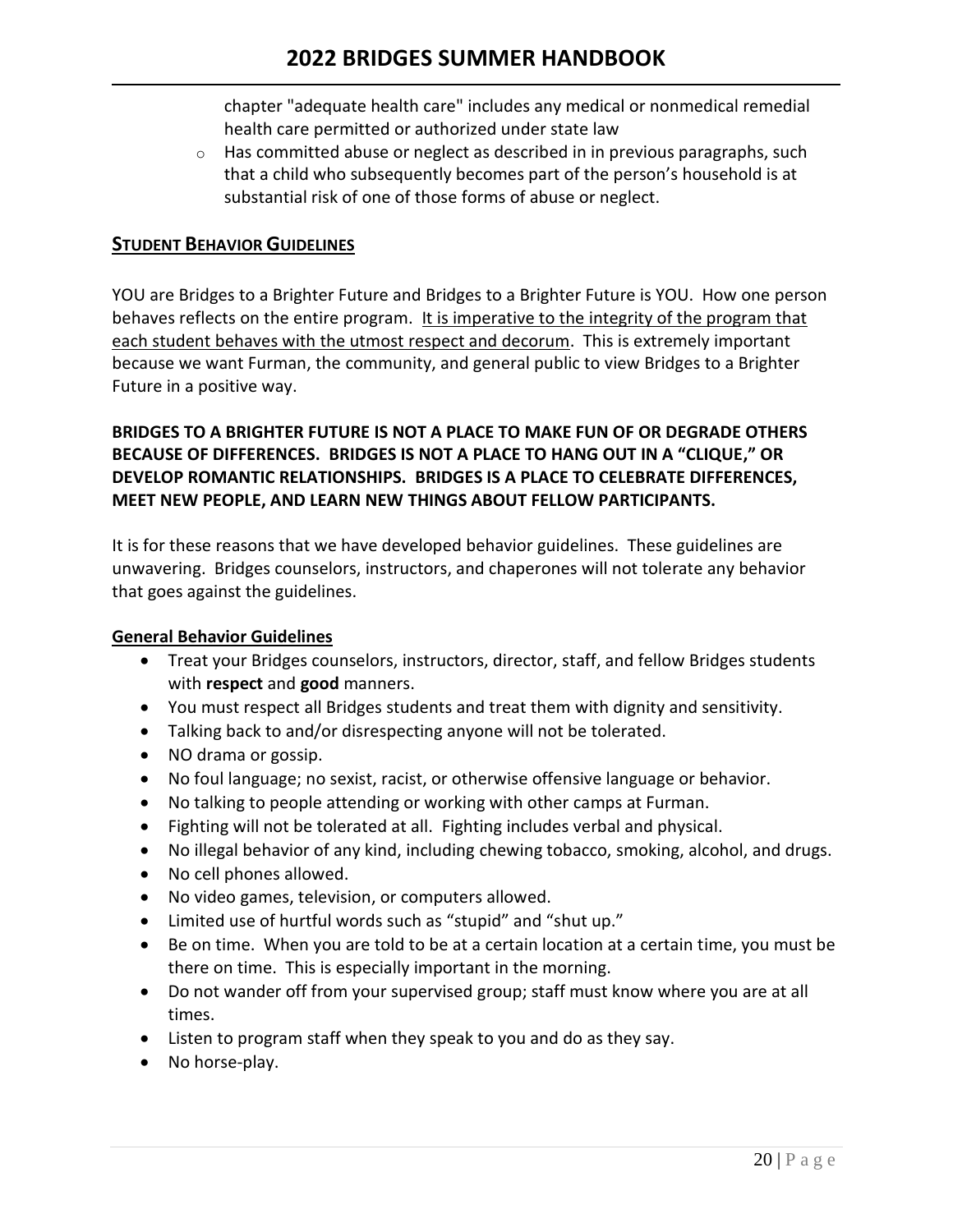#### **Sexual Behavior**

- Absolutely NO romantic touching (including hand holding, arms around each other, kissing, hugging).
- Absolutely NO sexual behavior (including kissing, intercourse, or oral sex).
- Absolutely NO sexual harassment. Sexual harassment is defined as: Unwelcome sexual advances, requests for sexual favors, and other verbal or physical conduct of a sexual nature constitute sexual harassment when this creates an intimidating, hostile, or offensive environment.

Sexual harassment can occur in a variety of circumstances, including but not limited to the following:

- $\Box$  The victim as well as the harasser may be a woman or a man. The victim does not have to be of the opposite sex.
- $\Box$  The harasser can be the victim's peer.
- $\Box$  The victim does not have to be the person harassed but could be anyone affected by the offensive conduct.
- $\Box$  The harasser's conduct must be unwelcome.

#### **When Eating in the Dining Hall**

- Say "Please" and "Thank You" to all Dining Hall Employees.
- Respond to their questions with, "Yes Ma'am" or "No Sir."
- Be courteous as you greet staff by saying, "Hello."
- Look staff in the eye when you are talking to them.
- Keep noise level to a minimum. Absolutely no horse-play.
- Put away your dishes and trash.

#### **General Bridges/Residence Hall Rules**

- Keep room clean.
- Keep bathroom clean.
- Keep hallway clean.
- No stealing.
- No matches, candles, or incense allowed.
- Do not tamper with fire alarms, fire extinguishers, smoke detectors, or laundry machines.
- Do not prop open doors on the stairwells or outside doors.
- Do not remove furniture from the room. Do not remove screens from windows.
- Keep music low; it should not be heard in the hall.
- Be in your room at designated times.
- You are not allowed to leave your room after 11:00 p.m.
- No boys on the girls' hall; no girls on the boys' hall. No exceptions!
- Staff should know where you are at all times.
- Visitors (family members) may visit you at designated times only. Any other visitation must be scheduled with Mr. Bailey.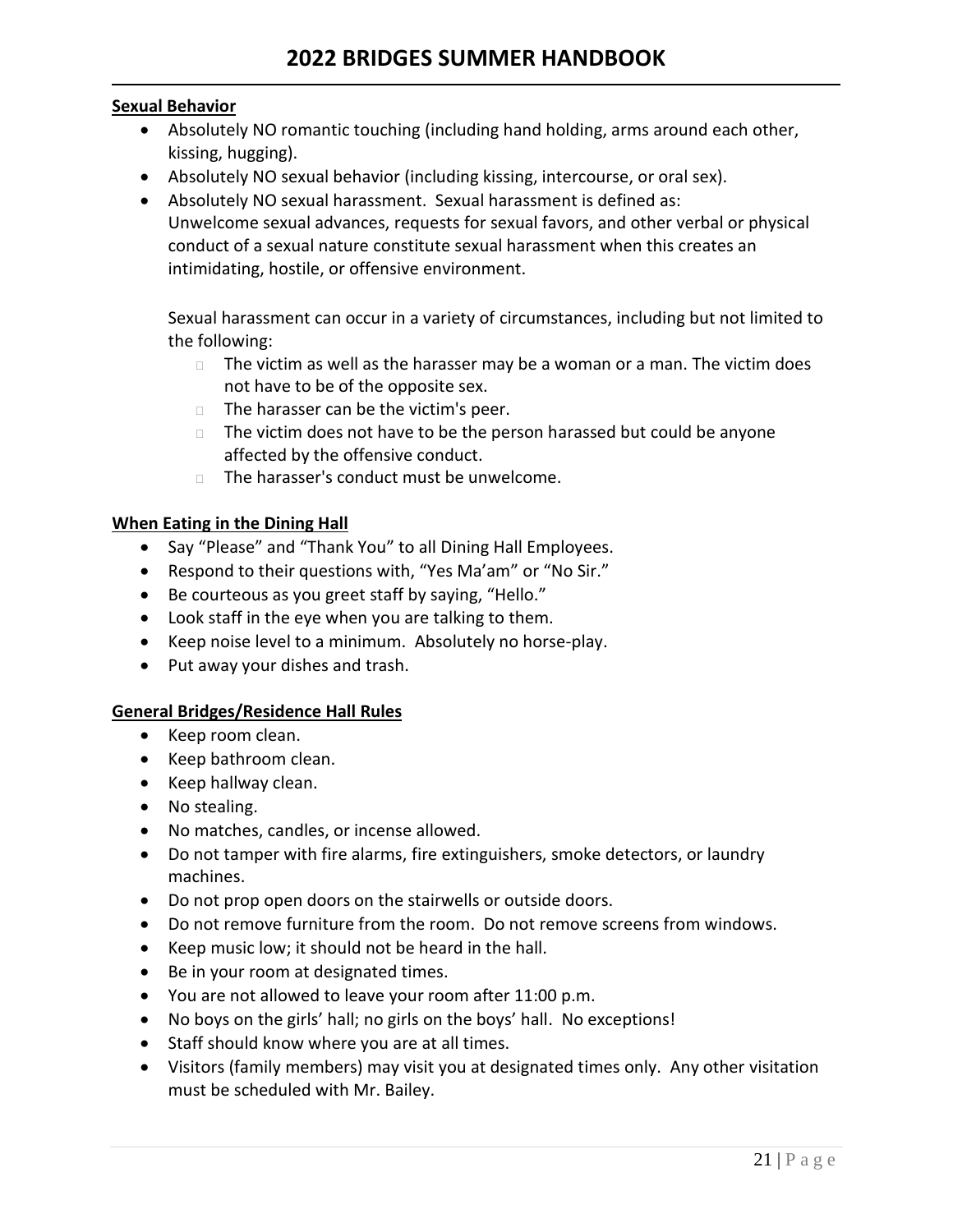- You may not have a car at Bridges, nor should you get into anyone's car other than that of a Bridges staff person.
- You may not bring a television, electronic gaming device, cell phone, or tablet/iPad.
- Rooms should be locked at all times. Bridges or Furman are not responsible for lost items.
- No horseplay, including the use of shaving cream other than for shaving.

#### **Classroom Behavior**

- No sleeping in class.
- No use of the bathroom during class, unless it is a real emergency.
- No talking to neighbors or disruption of class activities or instruction.
- No touching your neighbors or others in class. No putting fingers in others' hair, touching shoulders, rubbing arms, etc.
- No headphones in class or walking to or from class or evening activities. Headphones/MP3/IPods are only allowed in the residence hall, on the bus, or in the PAC cardio fitness center.

#### **On the Bus**

- Women will sit on one side of the bus, men on the other side of the bus.
- Talk at conversation level, no yelling or screaming.
- You may bring portable headphone sets only.
- No standing or walking around. All passengers are required to remain in their assigned seats throughout the trip.

#### **Restaurants**

- Select food within given price range
- Order quickly. Eat quickly.
- Talk at conversation level.
- Include bathroom breaks in your allotted meal time.
- Be patient and respectful to restaurant staff and others in restaurant. Even though there are a large number of us, we do not own the restaurant.

#### **Field Trips/College Tours**

- **Be prepared to walk.**
- **Keep up the pace. You must stay with the group.**
- Be attentive to the tour guide.
- Listen to the tour guide.
- **Do not talk while the tour guide is talking.**
- Stay with the group.
- No headphones.

#### **Behavior While at Activities**

- Stay with your assigned group and chaperone.
- Do not, under any circumstances, talk to anyone outside of our group.
- Be aware of your surroundings and stay vigilant.
- Do not leave the location.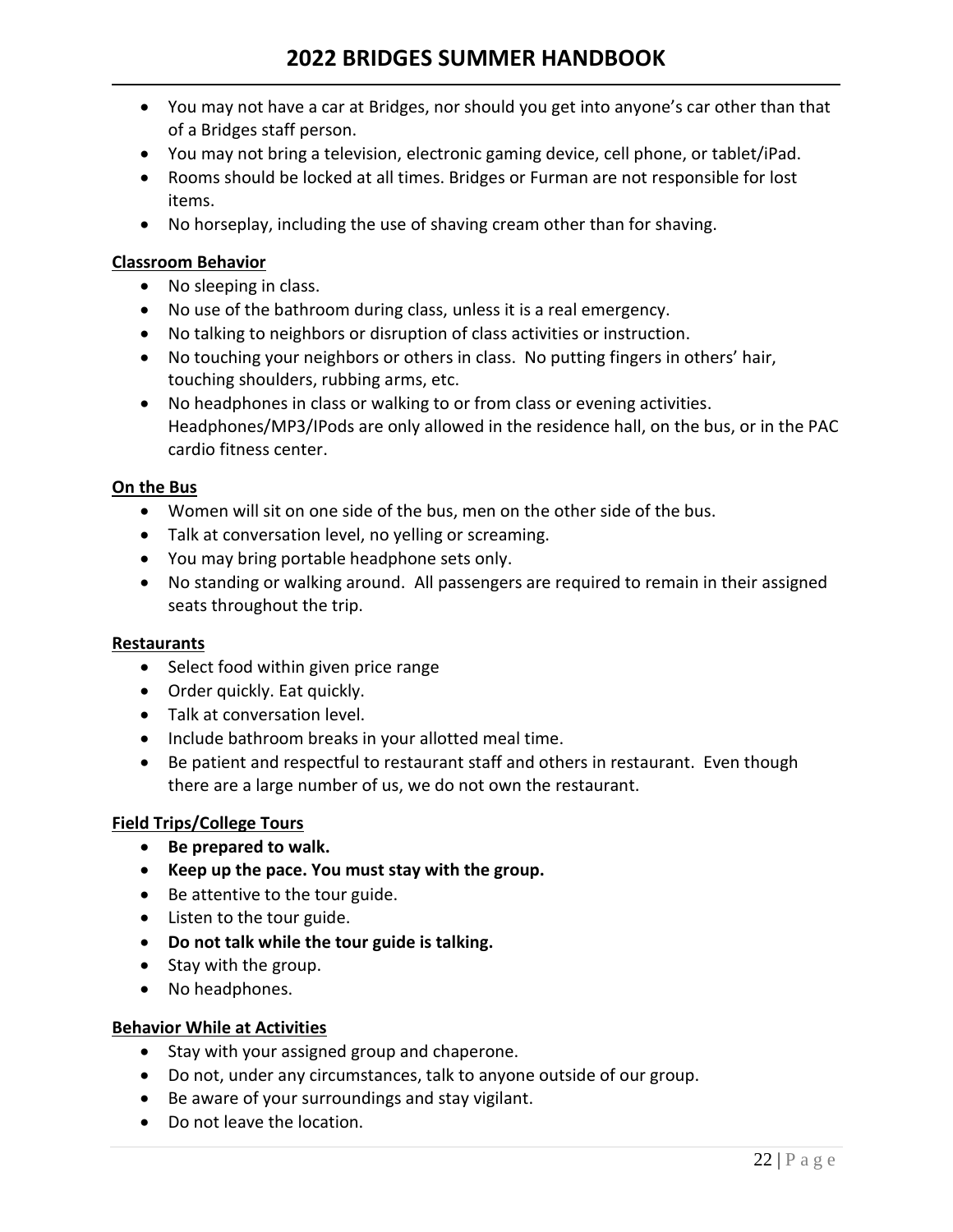• If you have problems, find a chaperone.

#### **Program Progress Reports and Continuation in Bridges to a Brighter Future**

At the two-week break from Bridges to a Brighter Future, students will bring home a twoweek progress report. At that time, the faculty and counselors will report on students' behavior in and out of the classroom. At the end of the four weeks, students will be mailed a final report regarding progress in and out of the classroom. Students' behavior in and out of the classroom will determine if the student is invited to participate in Bridges the next academic year. The behavior of students in their third year of Bridges will determine if they graduate from the program, are provided a letter of recommendation, or can use Bridges on college applications.

#### **CONSEQUENCES FOR INAPPROPRIATE BEHAVIOR**

If a Bridges participant goes against any of the guidelines listed above, or does something that may not be listed above, but is deemed inappropriate by a staff member, counselor, instructor, or chaperone, one or more of the following actions may be taken. The Bridges staff, counselors, instructors, or director reserve the right to decide upon the appropriate consequence for the appropriate behavior. **The consequences are not sequential. Meaning, if the action is severe enough, the consequence may be program dismissal.**

Parents put the safety and security of their children in the hands of the Bridges program. Therefore, safety is our number one priority. Actions going against safety and security like sneaking out of bedrooms after 11:00 p.m., tobacco/alcohol/drug use, sexual behavior, talking to campers outside of Bridges, etc. are considered unacceptable. In the past, students have gone home for making bad decisions. Students, make the right decision the first time. Parents, please give us the respect and support to make consequence decisions that we feel most appropriate for your young person.

The Bridges to a Brighter Future program operates under "just cause" and the legal philosophy that "the hand of one is the hand of all."

Just Cause: A Bridges counselor, faculty, or staff have reason to believe that a behavior guideline, rule, illegal and/or inappropriate behavior has occurred or is occurring.

The Hand of One is the Hand of All: This means that even if you did not engage in breaking behavior guideline, rule, illegal and/or inappropriate behavior, but you were there when the incident occurred, then you could also be found guilty.

Therefore, a Bridges student's room may be searched if the staff feels that there is "just cause" that one of the behavior guidelines has been broken.

In addition, all students are responsible for reporting to a staff member any behavior that violates the behavior guidelines.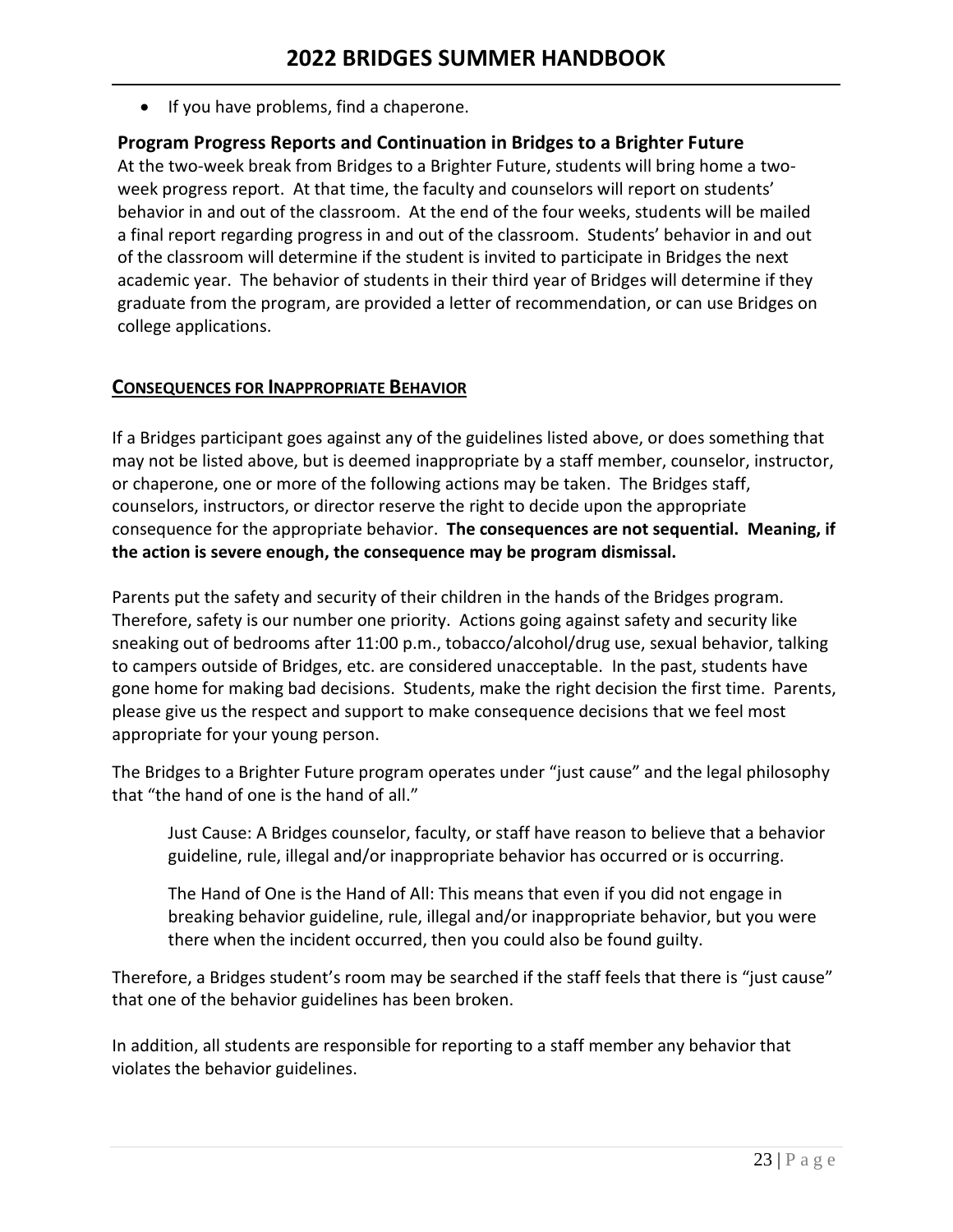#### *Based on the inappropriate behavior, the following consequences will be initiated:*

- Bridges staff member will call home to parent or guardian and discuss the behavior.
- Student will be removed from the classroom and required to complete out of classroom assignment or work on-campus.
- Student will not be allowed to participate in planned activities or trips, such as: tours, amusement parks, movies, concerts, college tours, etc… and will be required to sit in his/her room or on the bus with a chaperone.
- Student will be sent home for an established period of time.
- Student will be dismissed from the Bridges to a Brighter Future program.

## **DRESS CODE**

#### WILL BE ENFORCED!

As stated earlier, YOU are Bridges to a Brighter Future, and Bridges to a Brighter Future is YOU. You represent the Bridges program. Therefore, you must represent the program appropriately. As stated in the Behavior Guidelines, we visit many places and are making an impression on many people. We do not want them to think badly or talk badly about Bridges. Therefore, we have established a dress code that must be followed while participating in the Bridges summer program or activities.

Students participating in Bridges to a Brighter Future MUST follow the dress code listed below:

1. Provocative and/or suggestive clothing is not permitted (tight fitting, plunging necklines, etc.)

2. Garments worn on the legs (pants, shorts, skirts, dresses, etc.) must have a length that comes to within one inch of the tip of your fingers while standing with your arms and hands hanging to the side of your legs; with no holes or slits above this line.

3. No sagging, baggy pants are permitted.

4. Bare midriffs will not be permitted. The standard used will be that no midriff is visible when the student is engaged in normal movement such as walking, sitting down, standing up, etc.

5. Any sleeveless garment must have width on the shoulder area of at least four (4) of the student's fingers, and the arm opening should fit the body closely enough to cover the underarm and the side of the chest areas.

6. Mesh or see-through garments are permitted only if a legal garment is visible underneath.

7. Any type of underwear should not be seen at any time. Students must wear underwear.

8. Wearing sleepwear during the day is forbidden. This includes bedroom slippers. Sleepwear at night must follow the above guidelines numbers one through six.

9. Shoes must be worn. You are permitted to wear sandals or flip-flops.

10. Headwear (hats, sunglasses, do-rags, skullies, head bands, bandannas, rollers, etc.), with exceptions, is not permitted to be worn inside any building.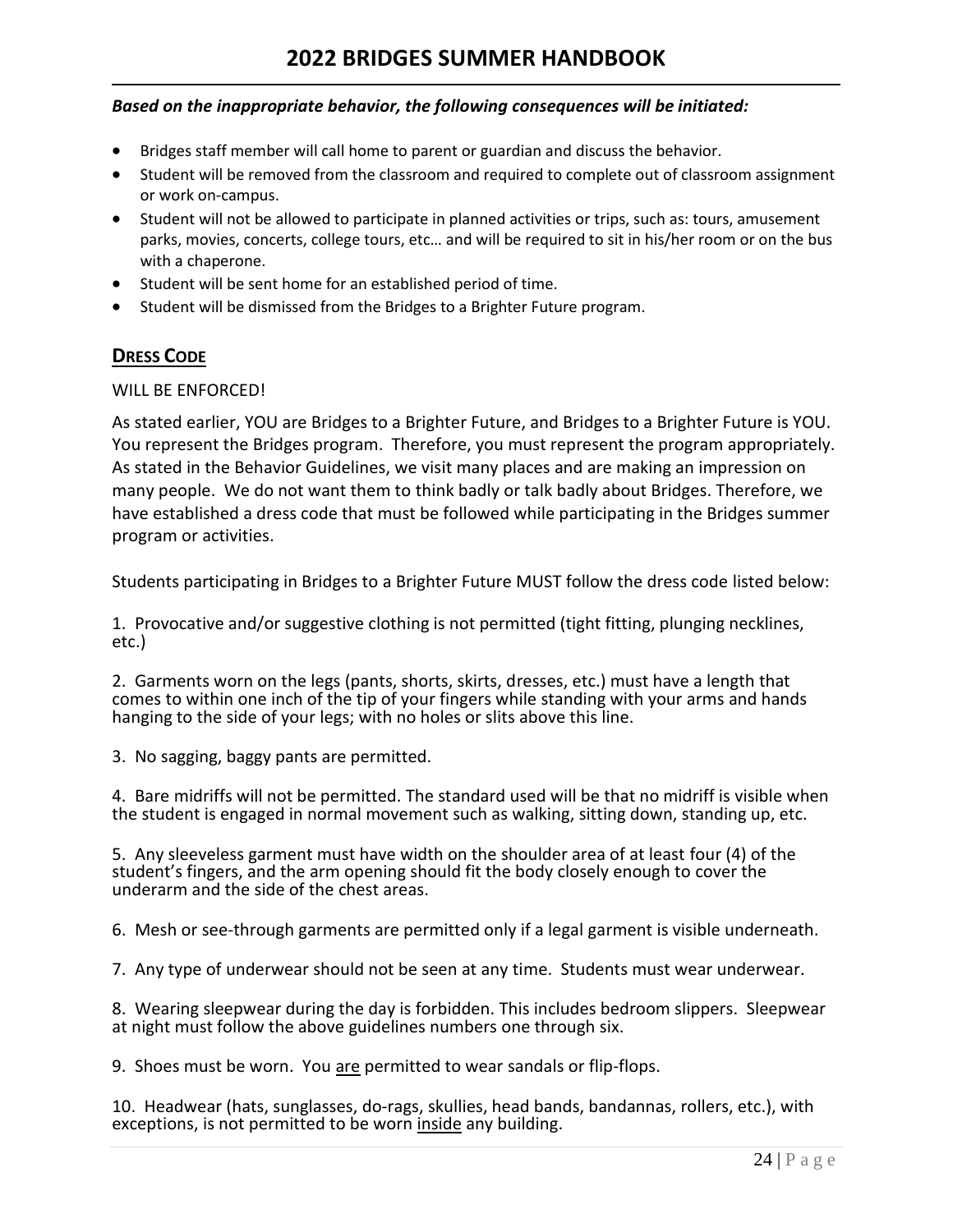11. Face painting is not permitted.

12. Any garment or accessory that displays inappropriate language or images (profanity, sexual suggestion/insinuation, alcohol, tobacco, drugs, ethnic slurs, slogans/symbols that may lead to disorder, etc.) is forbidden.

13. Chains or other articles hanging from clothing are not permitted, as well as items that have potential to cause harm to one's self or to others.

14. Gang attire, colors, or symbols are not permitted in clothing or accessories.

The Bridges staff, instructors, or counselors may make an exception to these rules for medical or religious situations. The Bridges staff, instructors, or counselors have the authority to judge a student's dress situation not specifically listed in this regulation as a violation if the situation has potential to disrupt the activity or misrepresent the Bridges program.

Any participant found not in compliance will be subject to the following consequences:

| First Offense:  | The participant will be requested to correct the violation before being<br>given permission to return to activity. |
|-----------------|--------------------------------------------------------------------------------------------------------------------|
| Second Offense: | The student will be prevented from participating in the scheduled activity<br>for the day.                         |
| Third Offense:  | The student will be sent home for a designated period of time.                                                     |
| Fourth Offense: | The student will be suspended from Bridges to a Brighter Future.                                                   |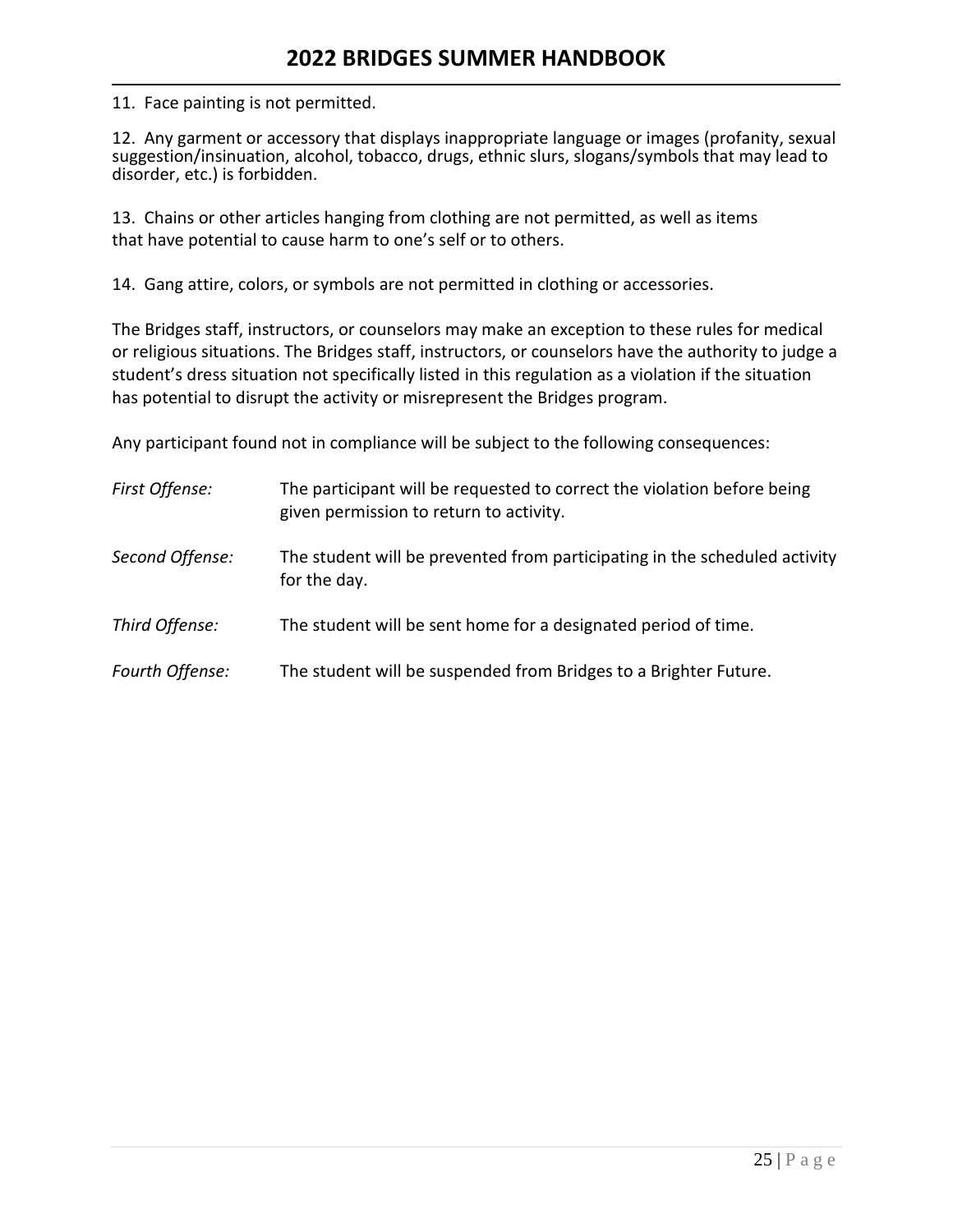## **STAFFING**

The Bridges summer program is staffed with one director, two assistant directors, one residential coordinator, ten teachers, and ten counselors. Our counselor to student ratio is 1:7. Our staff are with students 100% of the time. They are never in a building or on campus alone.

In the residence hall, the counselors live on the hall with the students and there are four counselors, two at each end of the large halls, and there are two counselors per hall on the two smaller halls. All counselors are trained in CPR and have a week-long training program on working with students, managing behavior, mediation, and procedures.

On field trips, the students are accompanied by teachers and counselors, in addition, to one full-time staff member, either the director or assistant director.

| Director                               | <b>Carrie Silver</b> | 864-887-5823 |
|----------------------------------------|----------------------|--------------|
| <b>Assistant Director</b>              | Cole Foster          | 864-270-0887 |
| <b>Assistant Director</b>              | <b>Rose Nickles</b>  | 803-331-4023 |
| Residential Coordinator   Kelly Godwin |                      | 864-276-1939 |

## **EMERGENCIES**

## Student Emergency

The safety and security of your child are the top priority during Bridges. If there is a medical emergency, we will first stabilize the student and/or call the paramedics if necessary. If it is not a life or death situation, we will call the parent or emergency contact to discuss the illness or injury. We will discuss the next step with the parent, whether it be taking the student to the Furman Infirmary, to their local doctor, or to the hospital.

## **Parent Emergency**

**If you have an emergency and need to contact your child at Bridges, you may contact one of the above staff members.**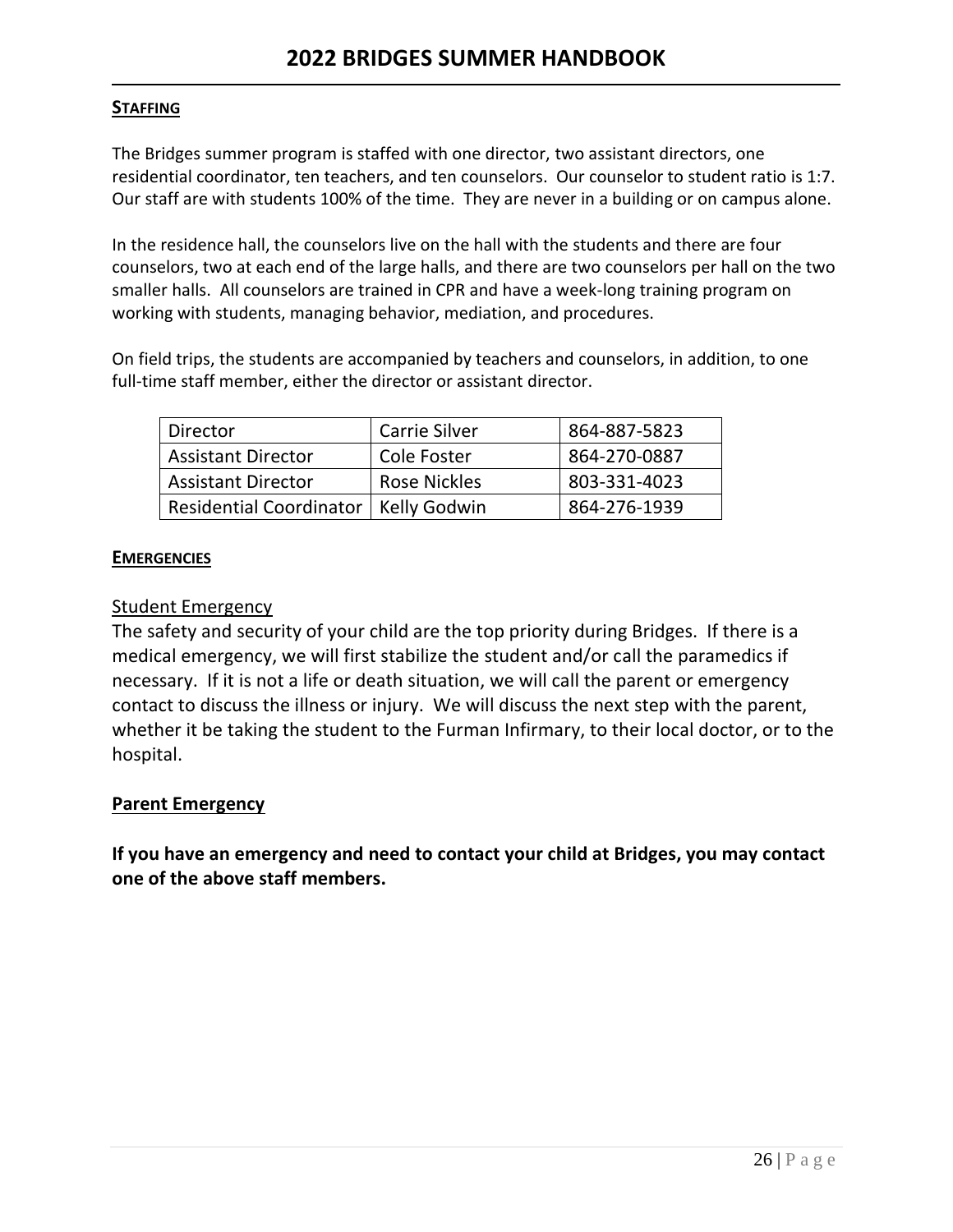## **WHAT TO PACK FOR BRIDGES**

The following is a list of items that you need to bring to Bridges. The items that have a "\*" are not essential.

- $\Box$  Summer reading books for school
- $\Box$  One blanket or comforter for a twin size bed
- $\Box$  One fitted sheet for a twin bed
- $\Box$  One flat sheet for a twin bed\*
- $\Box$  One pillow with pillow case
- $\Box$  1-3 bath towels
- $\Box$  1-3 washcloths
- □ Laundry detergent
- $\Box$  Toiletries (toothpaste, toothbrush, shampoo, soap and soap container, and deodorant)
- $\Box$  One sweatshirt or light jacket for cool weather or nights
- $\Box$  Umbrella and/or rain jacket
- $\Box$  Shower shoes (flip-flops that you wear in the shower and/or swimming)
- $\Box$  Daily clothing (what you wear to school in accordance with the dress code, athletic clothing, etc.)
- $\Box$  At least one pair of khaki/nicer shorts for field trips (not athletic wear)
- $\Box$  Nice "dress" clothes for the etiquette dinner and banquet. Suggestions: Girls-nice dress; Boys-khaki pants, button-down shirt, and tie (optional).
- $\Box$  Any medication that you take daily or on a regular basis
- $\square$  Bathing suit (Be tasteful, not scandalous!) or swimming trunks (this requires full coverage of the hind quarters)
- $\Box$  Hair dryer and/or curling iron\*
- □ Alarm Clock\*
- $\Box$  Snacks and eating utensils if you need them\*
- $\Box$  Radio/CD player/MP3 player\*
- $\Box$  Cell phone and charger\*

## **Items absolutely NOT allowed:**

- **Television**
- **Video Games**
- **Computer**
- **Telephone**
- **Candles**
- **Matches or Lighters**

**Parents/Guardians, your Bridges student may bring their cellphone. However, your student will not have full access to their phones during scheduled programming. Cellphones will remain with the Residential Coordinator may be signed out for use in the evenings to call home. In case of an emergency, parents are provided with the cell phone numbers of the camp personnel.**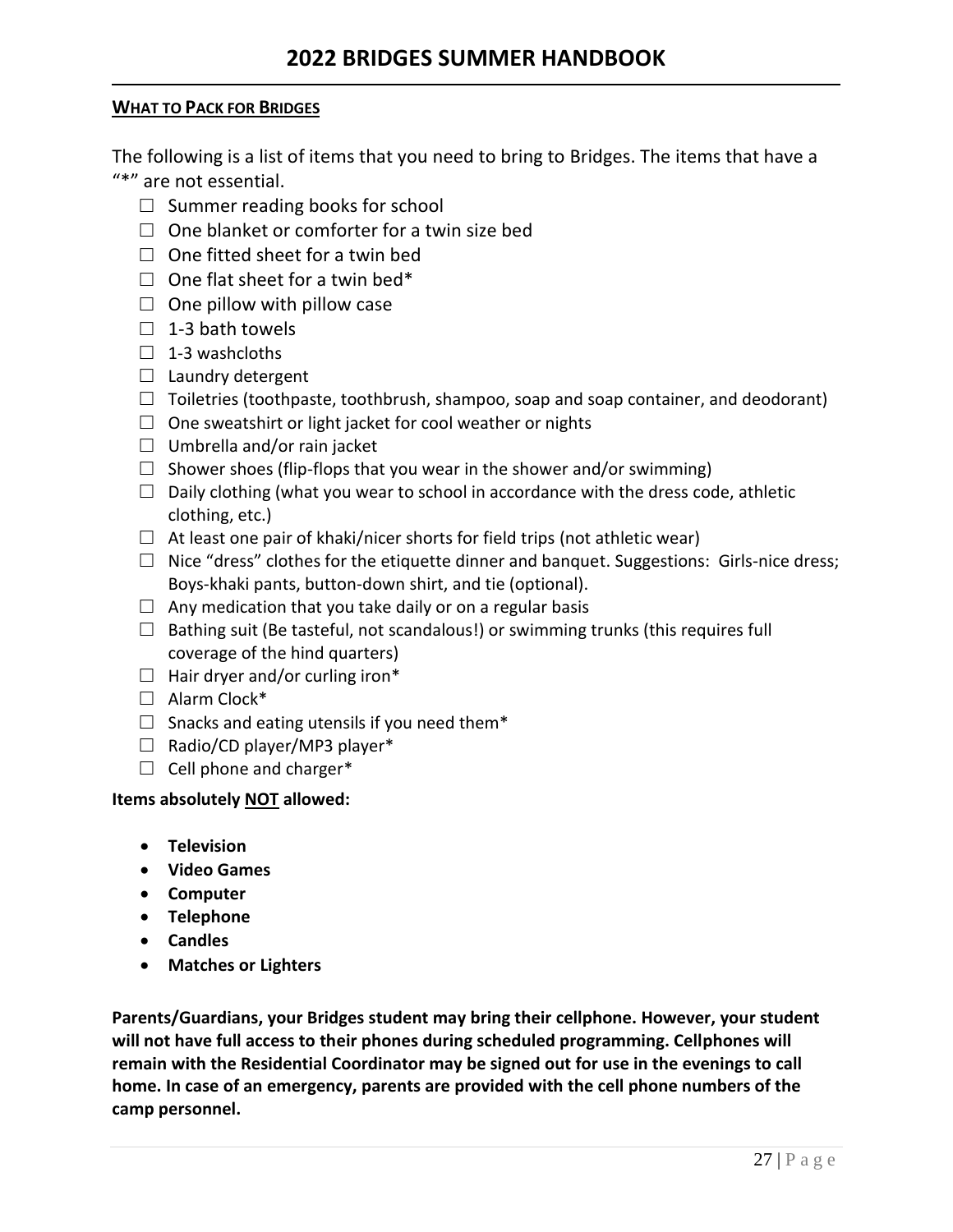### **REQUIRED DOCUMENTATION**

Enclosed in the envelope are several important forms that must be read and signed by both the student and parent/legal guardian. Also se[e www.bridgestoabrighterfuture.org/summer2022](http://www.bridgestoabrighterfuture.org/summer2022) for electronic and Spanish versions of these documents.

**All required documentation must be returned in the enclosed envelope by May 31.**

#### **Forms to be completed:**

| Registration Form (online)                                                    |
|-------------------------------------------------------------------------------|
| Understanding of Behavior Guidelines &<br><b>Progress Report/Continuation</b> |
| Furman University Release of Liability                                        |
| Computer Use Release Form                                                     |
| Release of School Records                                                     |
| <b>Medical Examination Clearance</b>                                          |
| Furman Fitness Center Release Form                                            |
| Ropes Course Release Form                                                     |
| BMW Release (Beta2s only)                                                     |

**The above documents must be returned by May 31. Failure to return paperwork on time could result in inability to participate in Bridges.** 

Our mailing address is:

Cole Foster Bridges to a Brighter Future 3300 Poinsett Highway Greenville, SC 29613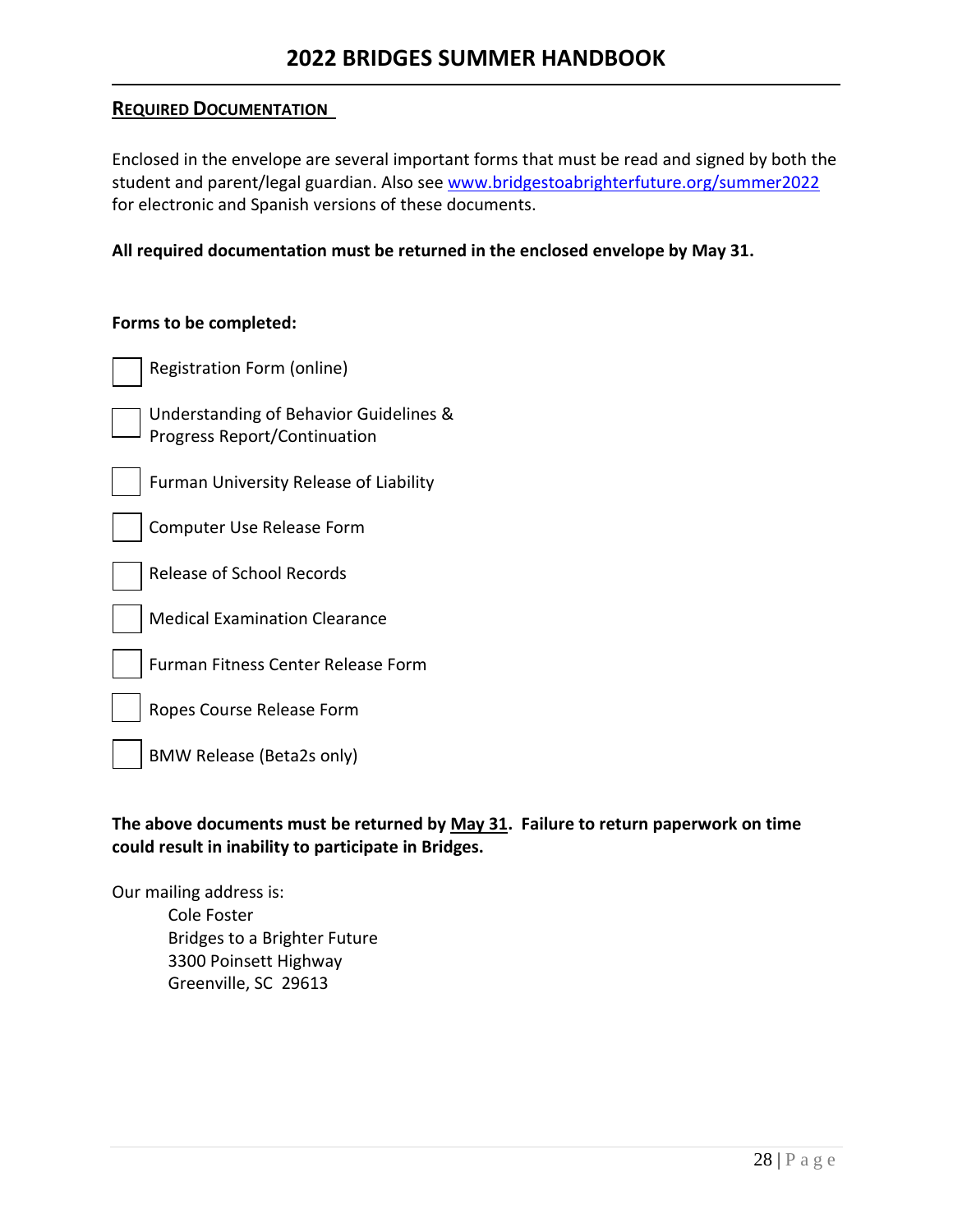## **CONTACT INFORMATION**

## **If you have any questions about ANYTHING, please call:**

Cole Foster Assistant Director for High School Success 294-3134 or 270-0887 Dean.Bailey@furman.edu

Dr. Carrie Silver Director 294-3135 or 887-5823 Carrie.Silver@furman.edu

Rose Nickles Assistant Director for College Success 294-3176 or 803-331-4023 Rose.Nickles@furman.edu

## **DIRECTIONS TO CAMPUS**

## **From Charlotte, N.C. and points northeast**

Take I-85 to I-385 North toward downtown Greenville. Pass the Bi-Lo Center on the right, staying on the same road (which becomes Beattie Place, then College Street). One street after East North Street, bear right onto US 276 West toward Travelers Rest. Continue five miles to the Furman exit.

#### **From Atlanta, Ga. and points southwest**

Take I-85 to I-185 North, toward downtown Greenville (exit 42). Follow I-185 into Greenville (continuing straight as the road becomes Mills Avenue, then Church Street). Turn left onto Beattie Place (which becomes College Street). One street after East North Street, bear right onto US 276 West toward Travelers Rest. Continue five miles to the Furman exit.

#### **From Simpsonville**

Take I-385 North toward downtown Greenville. Travel approximately 43 miles into downtown Greenville on I-385. Go past the Bi-Lo Center on the right. This road becomes Beattie Place, then College Street. Follow this road until bearing right onto US 276 toward Travelers Rest. Continue five miles to the Furman exit.

#### **From Travelers Rest**

In Travelers Rest, bear left onto US 276 to Greenville, just past the Hampton Inn. Stay on US 276 one mile to the Furman exit.